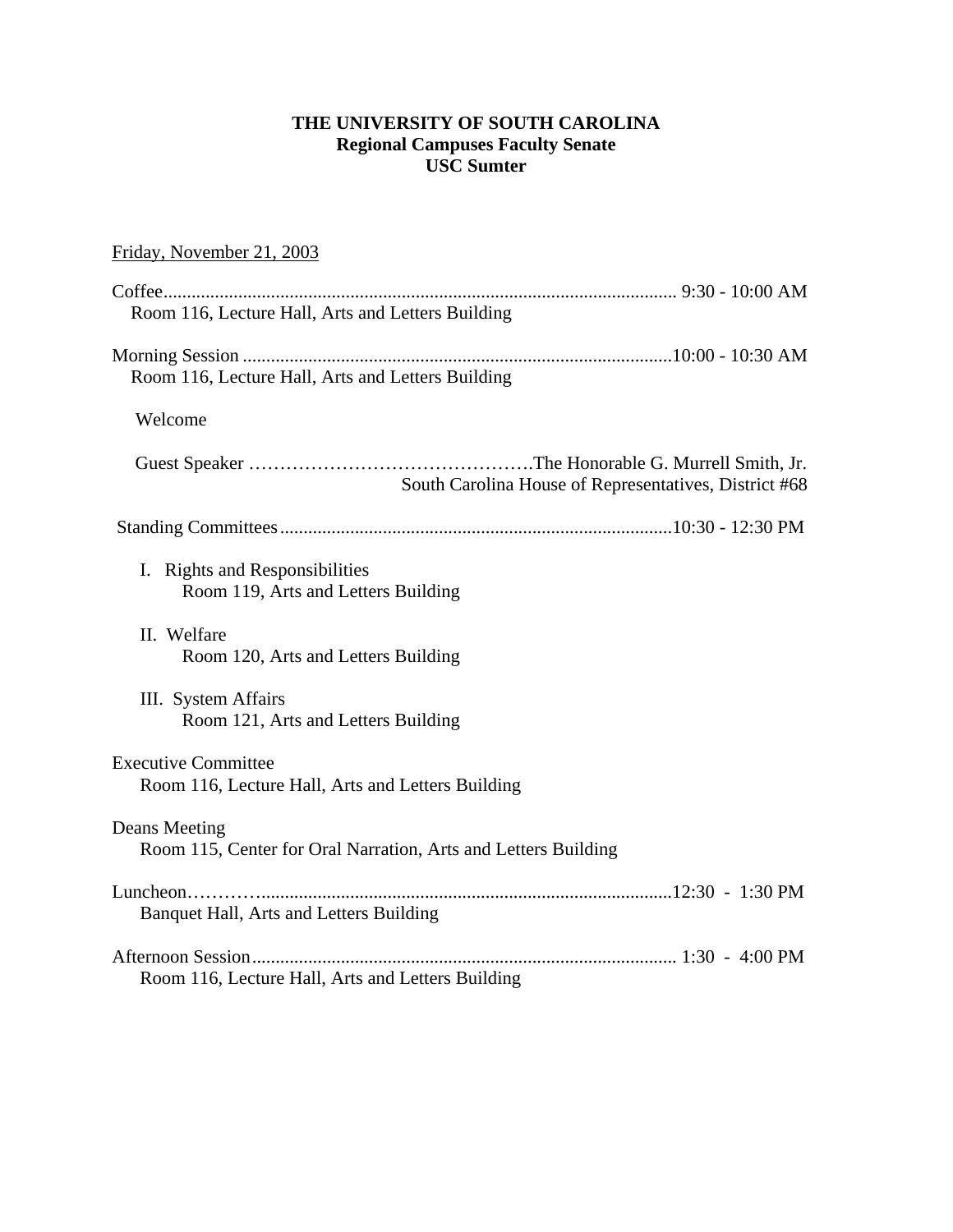# **AGENDA**

- I. Call To Order
- II. Correction/Approval of Minutes: September 26, 2003 USC Columbia
- III. Reports from University Officers
	- A. Dr. Chris P. Plyler, Vice Provost and Executive Dean
	- B. Dr. Carolyn A. West, Associate Vice Provost
	- C. Regional Campus Deans
	- D. Assistant Vice Provost for Continuing Education Academic Credit Programs
- IV. Reports from Standing Committees
	- A. Rights and Responsibilities Professor Danny Faulkner
	- B. Welfare Professor Fran Perry
	- C. System Affairs Professor Pearl Fernandes
- V. Executive Committee Professor Peter Murphy
- VI. Reports from Special Committees
	- A. Committee on Libraries Professor Eric Reisenauer
	- B. Committee on Curricula and Courses Professor Robert Castleberry
	- C. Committee on Faculty Welfare Professor Linda Allman
	- D. Faculty-Board of Trustees Liaison Committee Professor John Logue
	- E. Research and Productive Scholarship Committee Professor Todd Scarlett
	- F. Other Committees
		- 1. Conflict of Interest Committee Professor Dave Bowden
		- 2. Regional Campuses Academic Advisory Council Professor John Logue
- VII. Unfinished Business
- VIII. New Business
- IX. Announcements
- X. Adjournment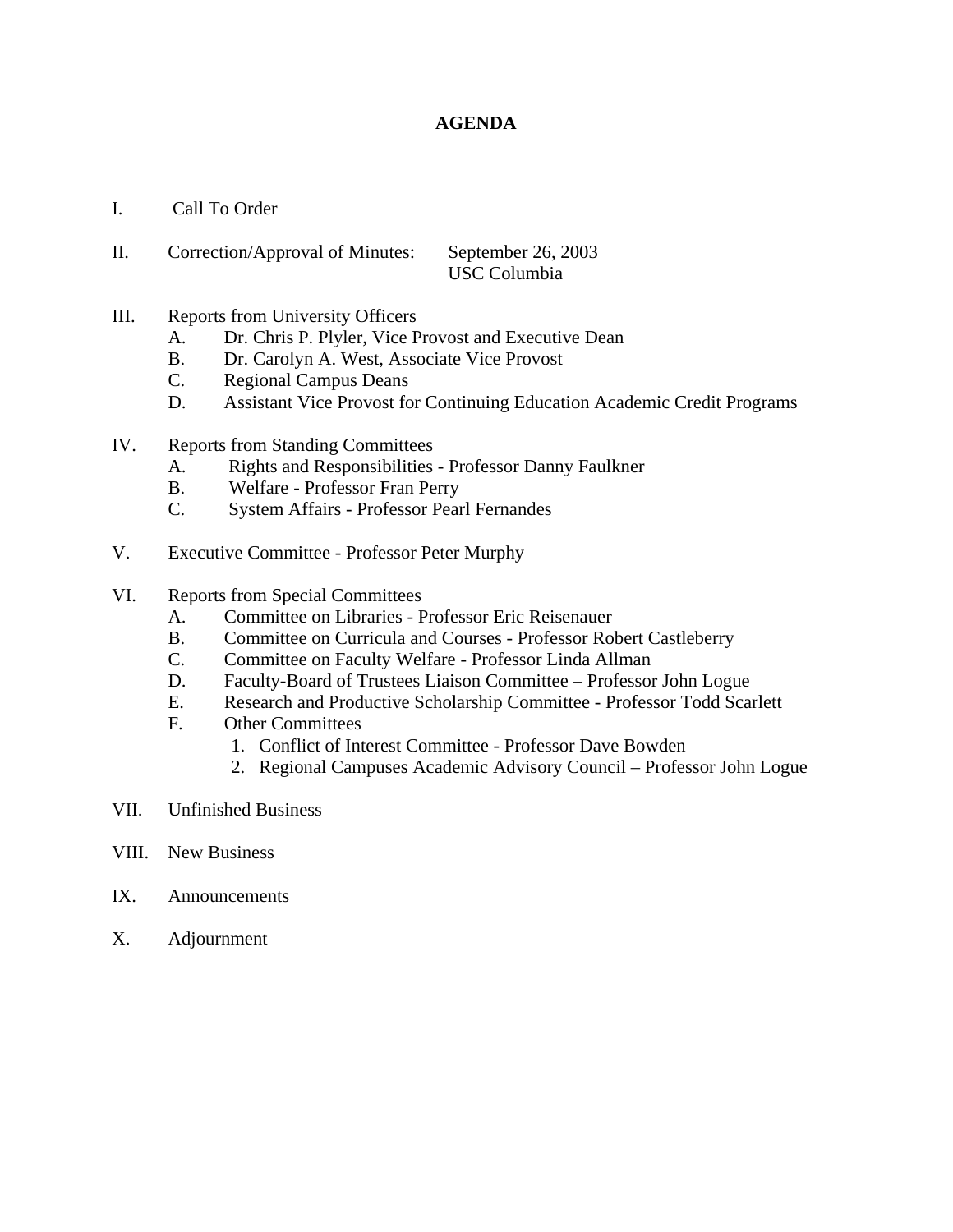# Minutes of the Regional Campuses Faculty Senate USC Sumter November 21, 2003

## Morning Session (No Tape)

Dean Carpenter introduced The Honorable G. Murrell Smith, Jr., South Carolina House of Representatives #68. Representative Smith addressed concerns with the current budget and that of the coming year. He noted that education and Medicaid were hard hit and that further cuts may be in store. Representative Smith also stated that Governor Sanford wants consolidation of some campuses which might entail the closing of some regional campuses.

The Senate members adjourned to Standing Committees.

## Afternoon Session

- I. Call To Order
- II. Correction/Approval of Minutes: September 26, 2003

The first order of business is the correction and approval of the minutes for September 26, 2003. Do we have any corrections? I think we had some corrections that were submitted to the Secretary in writing. Those will be added into the minutes. If no one has any further additions, the minutes will be accepted as corrected and published on the website.

# III. Reports from University Officers

A. Vice Provost and Executive Dean for Regional Campuses and Continuing Education, Dr. Chris Plyler. The Vice Provost and Executive Dean for Regional Campuses is not able to be with us today and Dr. West read Dr. Plyler's report. There is no talk of a mid-year budget reduction. If there were to be a reduction today, it would be in the range of 14.5%. USC Vice President for Business and Finance, Rick Kelly, indicates that efforts are underway to limit the June 30 reductions to single digits. Palmetto College: I recently wrote the following email to faculty chairs on regional campuses in response to information we were receiving that some faculty members are concerned about not being included in discussion in the formation of Palmetto College. (Dr. Plyler's message) As you may be aware there are two groups of regional campus administrators, Associate Deans for Academic Affairs and Business Officers, that are meeting regularly with staff from this office to author draft processes and procedures that will ultimately form the basis of Palmetto College. These meetings are being held at my request and in collaboration with the Deans of the University so as to develop a structure which will integrate successfully within the total university framework. The committees are small by design and comprised of those regional campus administrators who are the most familiar with academic and business administrative processes. Once the committees have addressed all potential questions relative to academic processes, the draft policy document will be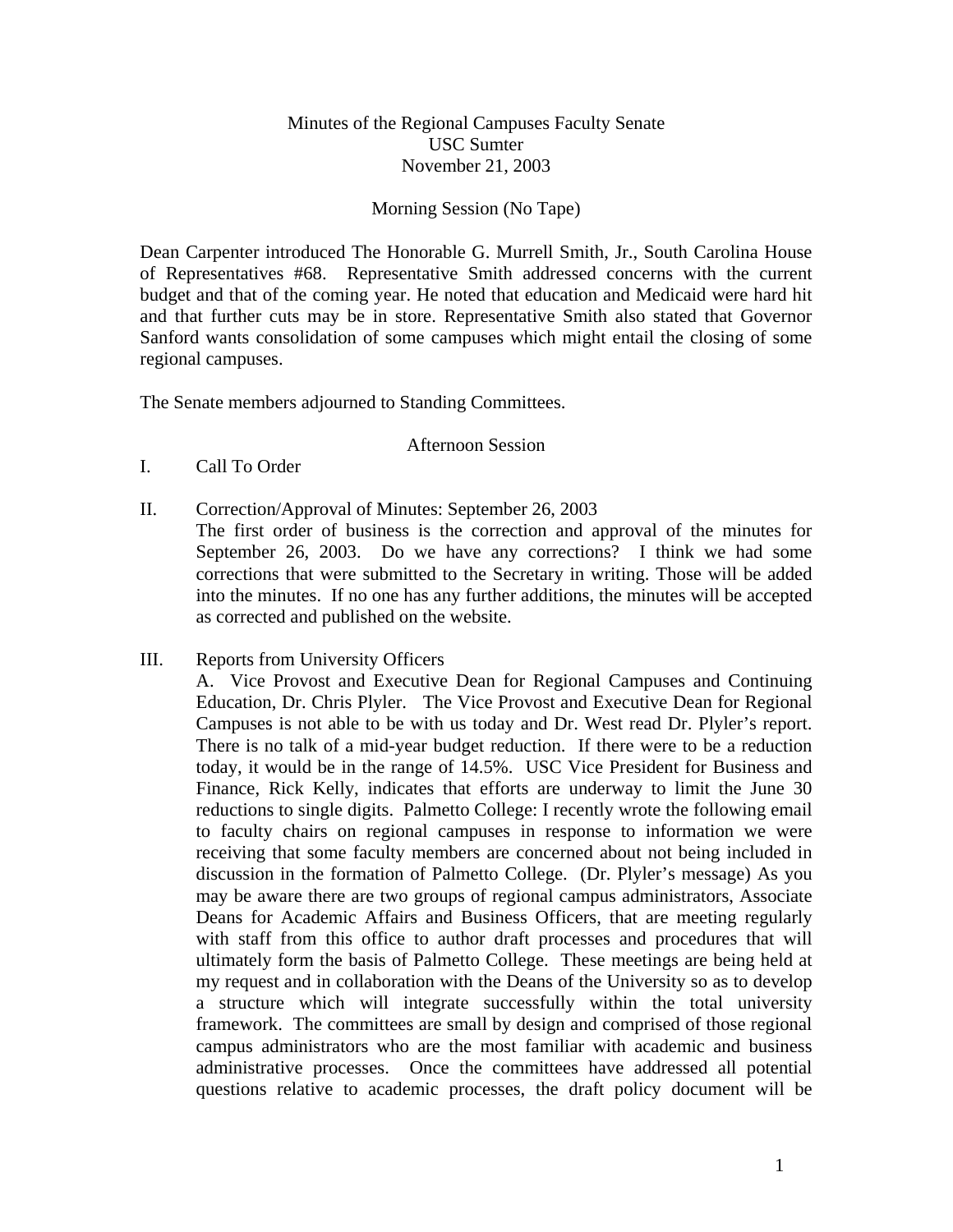distributed to faculty across the campuses and Columbia for review and feedback. There will be ample opportunity for all faculty and staff, where applicable, to critique the developing polices and provide constructive revision. A Palmetto College implementation committee will be charged with finalizing the policies and procedures. Once in place, the college will be in a position for development. That being said, I want to make myself, Carolyn West, and Mary Cordray available to come to your campuses to discuss concerns and answer questions regarding the formation of Palmetto College. If this is of interest to your faculty, we would appreciate receiving advance notice of specific concerns and questions in order to make the best use of the time allotted us. Thank you. Dr. West: I would also add that we are improving the division's web presence so as to come into compliance with the university's uniform template. I look forward to working with Dr. Harris Pastides in his new capacity as Vice President for Health Sciences and Research. He is very accessible and eager to assist faculty on the regional campuses with scholarship and research initiatives. President Sorenson will announce a new Dean for the School of Law from two finalists from the University of Missouri system. I will represent our division on the Provost Search Committee and a Director of Institutional Research succeeding Harry Matthews should be announced in the coming days. Are there any questions? Prof. Refinetti: Should there be a request? Dr. West: Request a specific date when you would like to have Dr. Plyler come to your campus. He currently has plans to come to Sumter on December the 5th and I think unofficially he may have been invited to Lancaster on December the 3rd. You need to arrange a date when your faculty will be together and then ask if Dr. Plyler can attend. Any other questions? My report is next and it's very short, so rather than make the Chair come up here and announce my name, I will just go ahead.

B. Associate Vice Provost for Regional Campuses and Continuing Education, Dr. Carolyn West. Since we last convened, the regional campus math faculty has met with the math faculty in Columbia. The math faculty has also had a meeting to look at a software package that could be made available to them if they are interested in it. Other than that, I have been spending most of my time dealing with issues associated with Palmetto College. I think we will be discussing that shortly. Thank you. Questions?

- C. Regional Campuses Deans.
	- 1. Lancaster, Dean John Catalano See Attachment I.
	- 2. Salkehatchie, Dr. Mary Hjelm reporting for Dean Ann Carmichael. See Attachment II.

Dr. Carmichael extends her apologies. She was unable to stay for this afternoon's part of the meeting. We would like to announce that Sharon Folk was named one of the eight finalists for the Governor's Professor of the Year Award. Of 39 nominees from both public and private colleges and universities in this state, eight were selected as finalists. The regional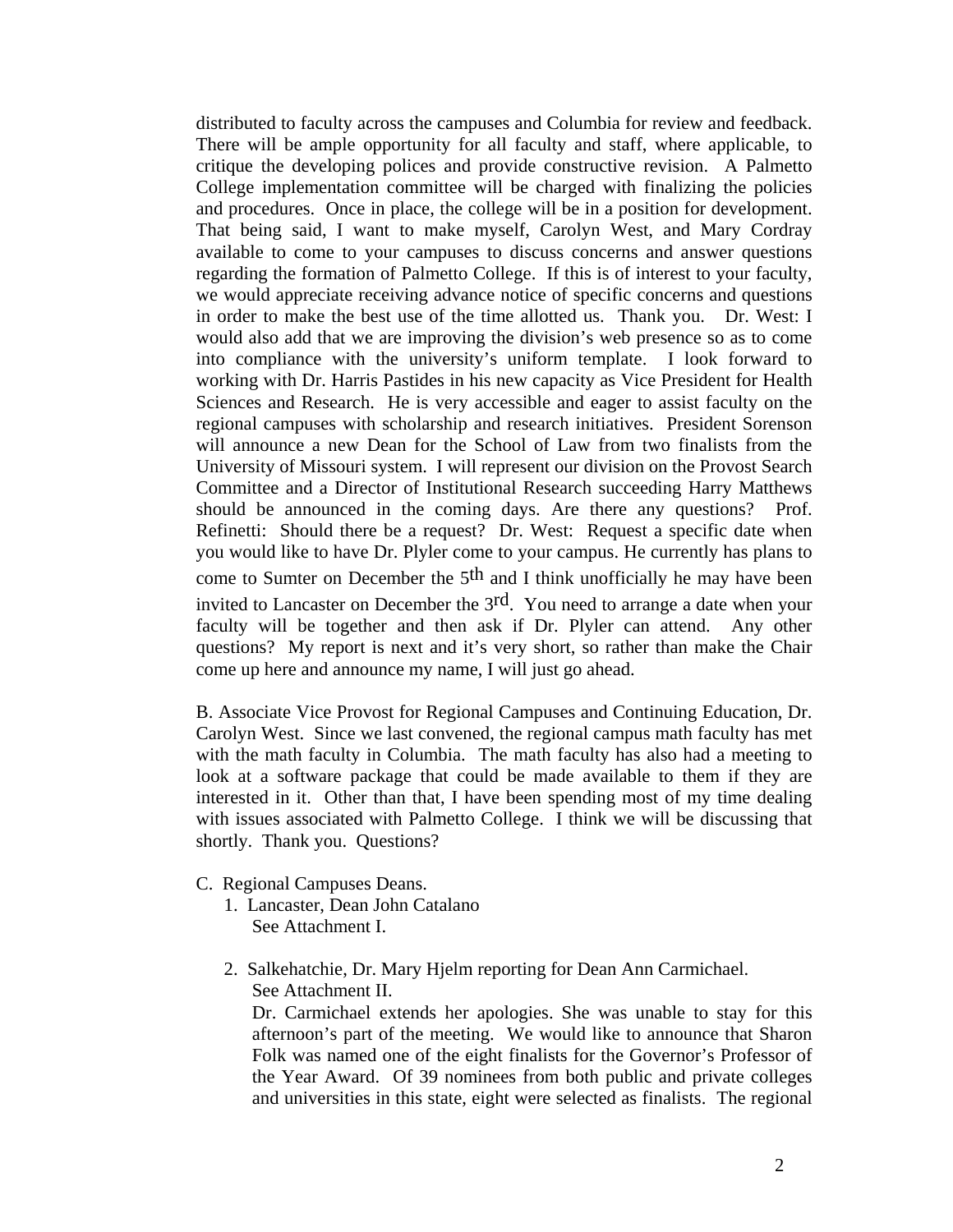campuses were well represented with two finalists. We were very proud to have one of our own. We are also announcing that as a result of Roberto Refinetti's research efforts, we have been included under the umbrella of Columbia's treatment of animals. This is the first time a regional campus has been included and it does set a precedent for future efforts on the part of professors on the regional campuses who are interested in continuing their research, and we're very proud of him for that. In terms of facilities, the institution continues to make progress in implementing the campus master plan by acquiring two additional buildings adjacent to the Walterboro campus. They were purchased by Colleton County for USC Salkehatchie-Walterboro and they will give the Walterboro campus an additional 14,000 sq. ft. in classroom and lab space. The rest of the report will be filed electronically and I will leave some hard copies of there. Are there any questions? Thank you.

3. Sumter, Dean Leslie Carpenter.

See Attachment III.

I would like to highlight the fact that the other finalist in the Governor's Professor of the Year competition was from Sumter, and that was Dr. Jean-Luc Grosso. We are proud of him as well.

4. USC Union, Dean Jim Edwards. We have several things going on with which we are very pleased. First of all, we are the host and sponsors for the Visions Union Program that is looking at what Union County can do in these times of economic distress. As many of you also face closing of industry in your area, you know what that does to the economy. Visions Union is the local group working toward that end. Also, we are the host and sponsors for Leadership Union, which is one of the components of the Visions Union. Out of that group has grown another program that we host and sponsor called Youth Leadership Union, and that is taking high school students into a leadership program. We think that by putting all three of these together, USC Union can take a more active role in the community. We are working hard with two of the major school districts in our area in three different areas. One is the concurrent student program. They have asked to bring some programs to the table, they are very receptive, and they are going to pay the bill, which helps a lot. We are also working with them on two different grants that will assist them in making better use of their teachers. We are a resource for them. The Teacher Cadet Program, which is also part of the concurrent program, has been running for a number of years and has proven to be very successful.

We held a college fair on November 13<sup>th.</sup> The one for the entire upstate was held in Spartanburg on a Sunday afternoon for all of the students in four counties. Many parents and students did not choose to go to Spartanburg to the Municipal Auditorium on a Sunday afternoon, so we decided to do one of our own. Twenty-one colleges from around the state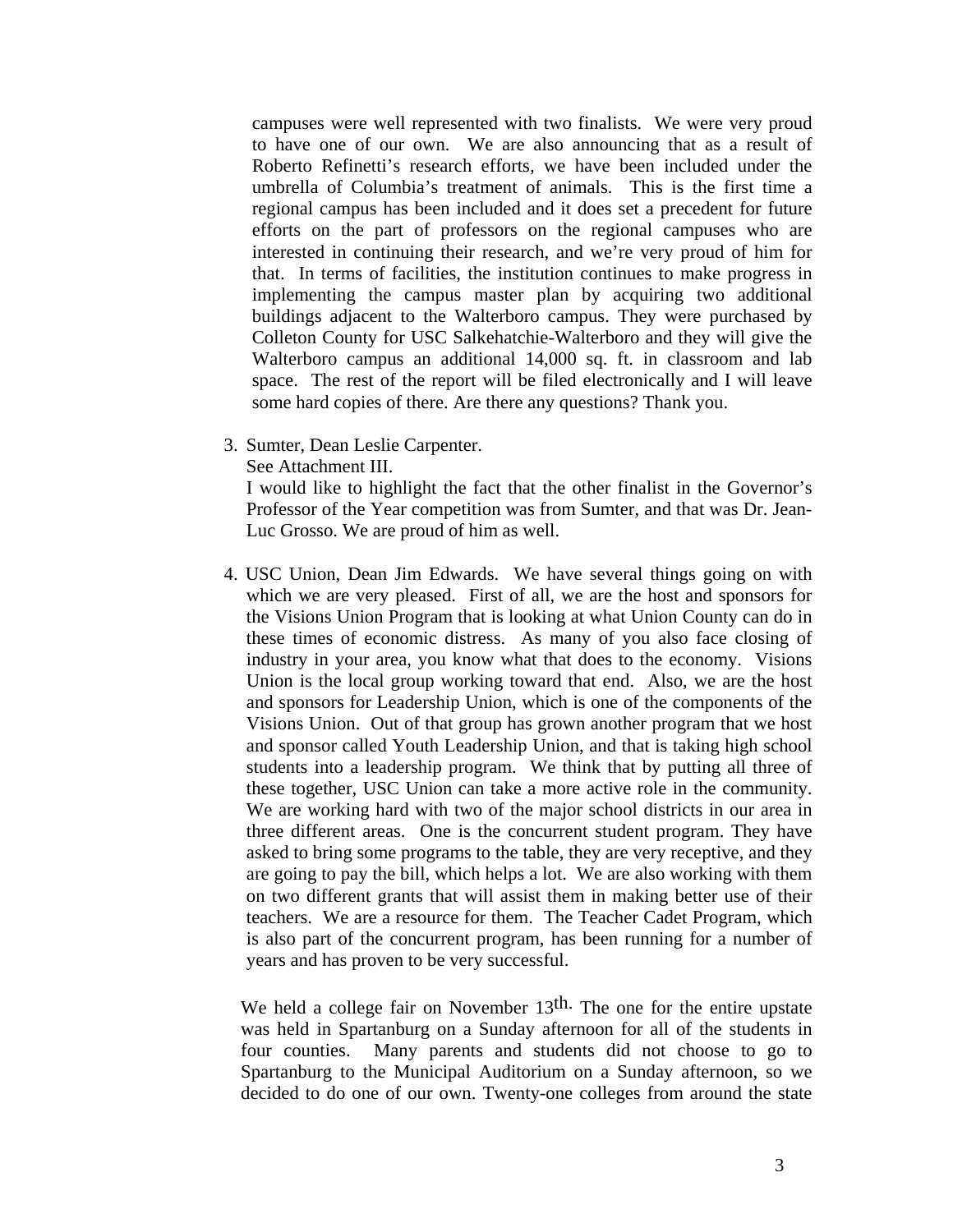and several from out of state came. We had well over 200 students from just our one little area come to the fair. It was highly successful. The colleges were pleased and of course, we were well represented by making sure that our booth was right in the center. We also hosted the State Health Survey for all the state employees in our area and had them on campus to do their screening.

Our students have read in the paper as well as all of you that there is a lot going on dealing with higher education in the governor's office as well as in our legislature, and they took upon themselves to write letters to our entire delegation. Most of them were not threatening letters as much as that they were letters saying how important an education process was to them in our area. Our Laurens Operation under Jean Denman's leadership has taken an active role with the Chamber of Commerce and will be hosting a luncheon shortly.

D. Assistant Vice Provost for Continuing Education Academic Credit Programs, Dr. Sally Boyd.

See Attachment IV.

As I did report at the last meeting, Academic Credit Programs' management of evening classes is going to be very different from how it operated in the past. Academic units around campus may choose to use our services for a fee or they may choose to operate their own evening classes, leaving us out of the picture. We have now completed numerous visits all around campus talking to people who are responsible for undergraduate academic programs. We are very encouraged that so many of them had really positive things to say about their experience of working with us in the past. That was really gratifying. More of importance is that so many of them have chosen to pay the administrative fee and continue to have us operate their evening classes. The School of Business is the only academic unit that has let us know that they intend to operate their own evening classes. Other than the Moore School of Business, we do plan to be administering undergraduate evening classes. As I said, we are very encouraged and hope that our service will continue to be pleasing to them so that they will continue paying the fee for it, because we are not going to get an appropriation for our unit: we have to earn our keep. At the request of the College of Hospitality, Retail and Sports Management, Academic Credit Programs is in the process of taking over the management of the BAIS degree for that college. We are having a good time learning this process, getting to know what is involved and working more closely with folks on your campuses who deal with BAIS students and the BAIS degree. We feel like our learning process is going well and within a few weeks, all of the files should be transferred to our office, at which time it would be appropriate for all questions and correspondence about BAIS to come to our office. I will let you know when that transfer has been completed. Thank you.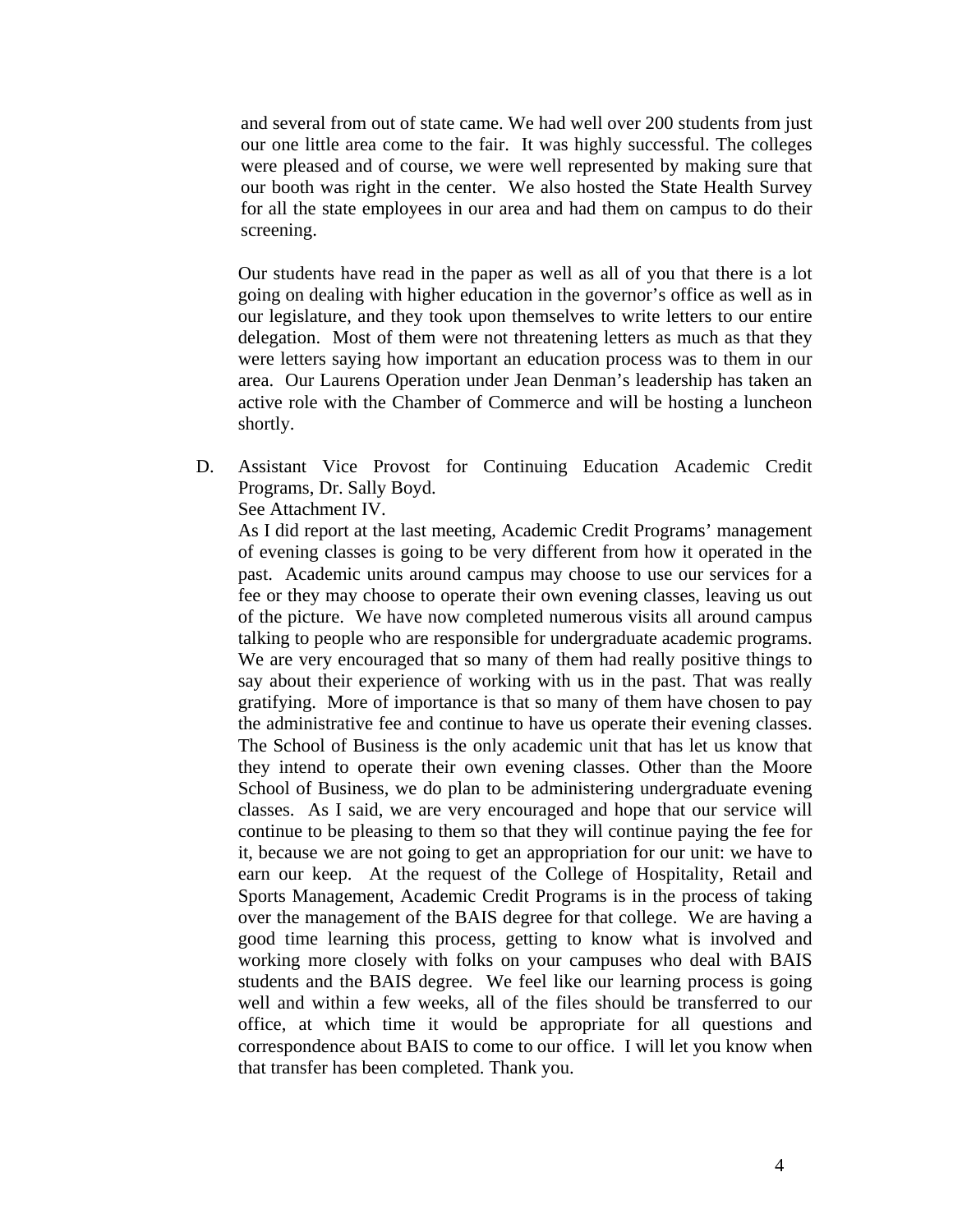## IV. Reports from Standing Committees

A. Rights and Responsibilities - Professor Danny Faulkner See Attachment V

Professor Faulkner: Thank you. We have two motions coming from our committee today. One is substantive and one is not, so I'll go to the easy one first, the non-substantive one. It's come to our attention on page C18 of the Faculty Manual that there's an archaic bit of verbiage. It's talking here about voting in the system tenure and promotion committee, and it says: "Each member votes and writes a justification on the ballot which must focus on the six areas of evaluation as outlined in the criteria for tenure and promotion." Actually, last year we passed three, not six. In fact, it hasn't been six in a very long time, so we moved this morning that we change on page C18 of the faculty manual that it read "three" instead of "six." I do not think that is substantive. We can vote on that today in our New Business portion. The more substantive one comes from a motion that we passed in the Senate a couple of years ago. We passed a replacement for termination of tenured faculty and sent it up for review. The administration at the Vice Provost's office decided to separate this from other motions that we had, particularly changing the whole T&P situation down to three topic areas that I just mentioned, because they felt it was more important to get it through the review and approved by the Board of Trustees, as they did this past June. The Vice Provost's office and the Provost's office had people compare it to various manuals in the system, such as the Columbia, Aiken, and Spartanburg manuals. A couple of months later this document came back to us edited somewhat, reflecting some verbiage from the *Columbia Faculty Manual*, deleting and changing a few things. That didn't change much of the document. We went through the document today and agreed with most of the changes. We had just two changes to make. By the way, this will be attached at the website for you to look at rather than me try to explain it all to you. We made one change having to do with the make-up of a temporary committee put together dealing with reduction in staff in case of financial problems, and that's a very minor change. We had this debate on the Senate floor a couple of years ago. The tenure review board is not described or defined until the very last thing in the entire section, so we decided that we wanted to move it to right after the first mention of the tenure review board. Those are the only two changes; otherwise, the committee is recommending that the Faculty Senate accept the revised termination of tenured faculty as brought back from the Vice Provost's office. Again, this one will be attached to or placed on the website for you to investigate. Yes, our intention is to have this ruled substantive to be able to vote on it in February, but at that time, I want to make it very clear that we will allow for amendments to this motion if faculty members feel we need to. Yes, Robert?

Professor Castleberry: Will you have posted the original material that went forward and then the recommended changes from them?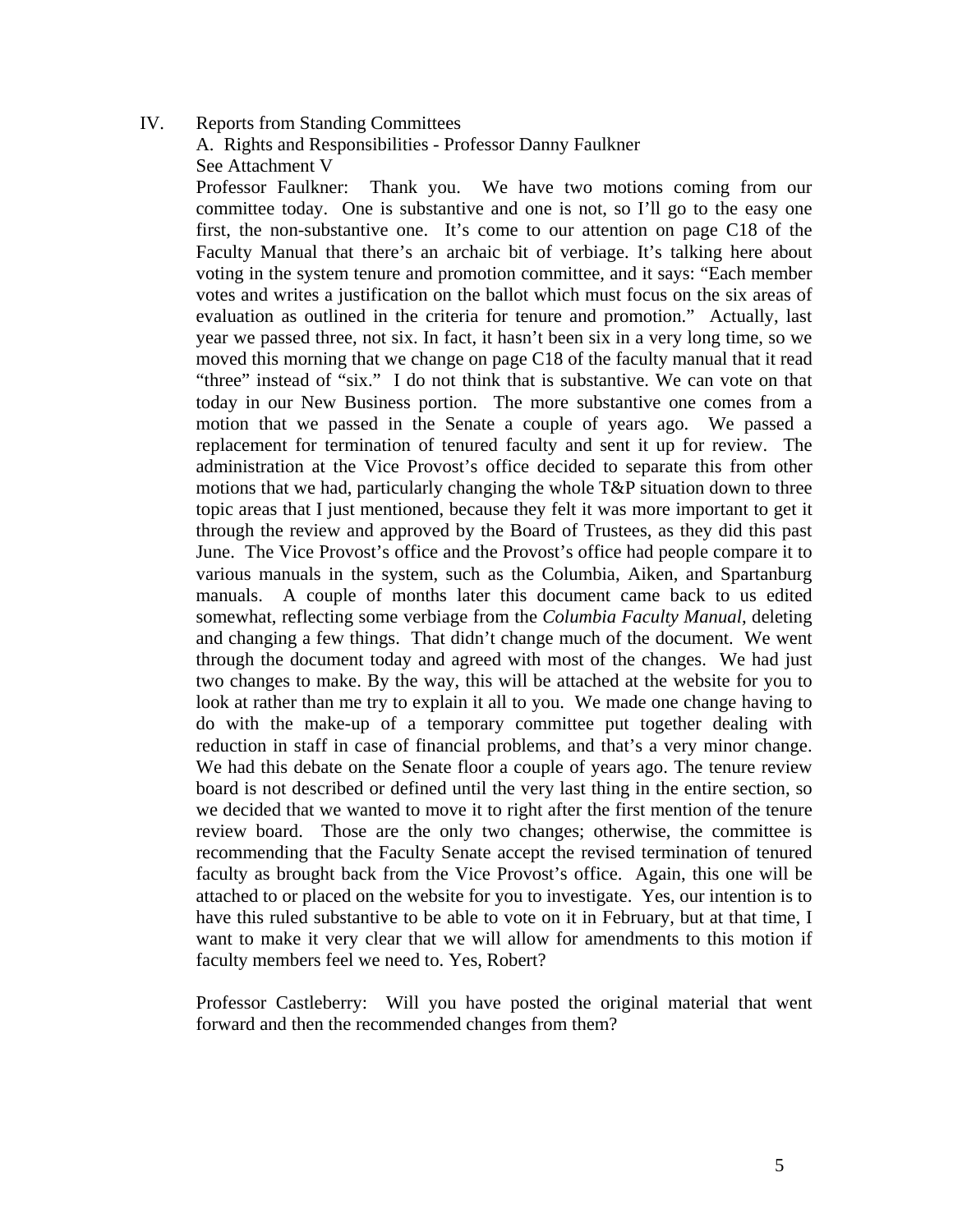Professor Faulkner: The copy I have has the recommended changes. I hope I can get an electronic copy. I have a paper copy now. Do you want to know what the administration has recommended we change?

Professor Castleberry: I want to know what we first proposed, what they say to change, and then what you say you agree to.

Professor Faulkner: That's my intention. There is an electronic copy. I definitely want it out there. The stuff that has been crossed out, added, or underlined is what that the administration has suggested that we change. Thank you very much, Mr. Chairman. Hopefully we will be voting on that one during New Business today.

B. Welfare Committee - Professor Fran Perry.

See Attachment VI.

The Welfare Committee is working on four projects this year. The first that I want to present to you is the salary study. The reports for the regional campus salaries were given to us today. We'll be compiling that data and comparing it to similar data from the Columbia faculty.

We talked at length today about the T&P workshop and we have set a tentative date for May 11th. We'll confirm that date later -- hopefully within the next few days. We are in the process of composing the panel for the T&P workshop and we have three confirmed participants so far. We expect two or three more on the panel. We are revising the handouts and adding some information that we used from last year's workshop as an appendix to the handouts that the faculty will receive that day. We're also looking at providing some breakout sessions for those faculty who are looking for more specific information to help them compose their files.

Our third project is the Faculty Workload Survey. We are comparing last year's survey information to national data from the National Center for Educational Studies. We're also looking at the questionnaire that body used on the national survey to see if we can improve our survey for the next time that we administer it.

Our final discussion was on the Palmetto College. The Welfare Committee was concerned that faculty interests be represented and it sounds like from Dr. Plyler report that this is being addressed. We will continue to have that conversation inside and outside our meetings. Thank you.

## C. System Affairs, Professor Pearl Fernandes

The System Affairs Committee worked and discussed the following: 1) the committee approved the USC Lancaster Associate in Arts Degree in Early Childhood Education and will be bringing this as a motion to the Regional Campus Faculty Senate this afternoon under New Business. 2) The committee has also been working on issues concerning Palmetto College and will be bringing in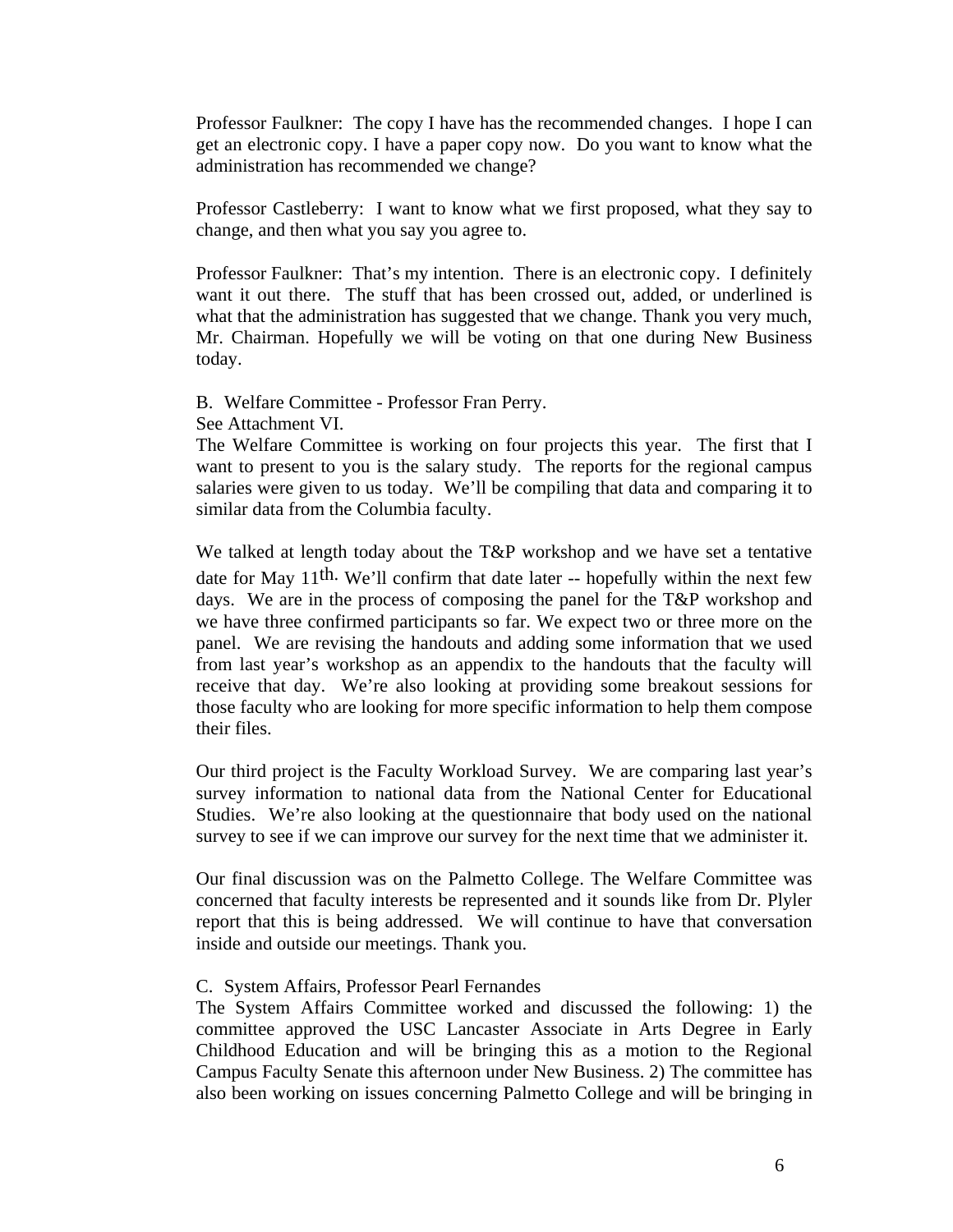several motions concerning Palmetto College which have been distributed to you under New Business. The committee invites input on the following matters. The faculty of Palmetto College are those faculty of the regional campuses who have clearance from four-year institutions of USC, that is Aiken, Beaufort, Columbia, and Spartanburg, to teach 300 level or above courses. Some of the other items still under consideration include course loads, class sizes, and dual listings under Palmetto College. That's the end of the report. Thank you.

V. Executive Committee, Professor Peter Murphy

Professor Murphy: Much of what was discussed at the November 7<sup>th</sup> Executive Meeting and today has come up and been expressed in detail by University officers and chairpersons. I would only add a couple of matters. An Education 101 Parenting course has been discussed that would in part lead to an associate degree which would especially be important to those considering employment at day care centers. The option is being put to regional campuses whether they might want to offer the course. Additionally, Senate Chair John Logue will present a plaque to the Chilcote family, commemorating Dr. Wayne Chilcote's services to the USC community. The plaque is over on the table if anyone wants to see it. The next RCFS meeting will be in Columbia on February 6th and the last one in Lancaster on April 16th.

VI. Reports from Special Committees A. Committee on Libraries - Professor Eric Reisenauer No report.

> B. Committee on Curricula and Courses Committee - Professor Robert **Castleberry**

See Attachment VII.

Courses and Curricula met on October the 17th and November 14th. We will meet again in January. Changes to Environmental Science 200 and lab, some courses in Southern Studies, and the creation Biology 101/102A were approved by committee. Afro-American Studies 330 and Physics 330 are now cross-listed. A ton of changes to AIME, soon to be called TSTM, and Geography, were tabled. Changes to the Finance, Sociology, and Southern Studies curricula were approved. Changes to AIME and Physics curricula were tabled. These two meetings were a real bloodbath. Very few of the proposed changes were accepted by the committee. An appropriate pharmaceutical calming agent for committee members may be called for. I do have some suggestions to offer. Thank you.

C. Committee on Faculty Welfare - Professor Linda Allman See Attachment VIII.

The committee met three times. We passed a motion to support pending legislation that would allow state-employed higher education personnel to purchase years of service from eligible private higher education institutions. We also passed a motion allocating \$5000.00 from the Faculty Enrichment Fund to subsidize the cost of flu shots for faculty who make a contribution to the family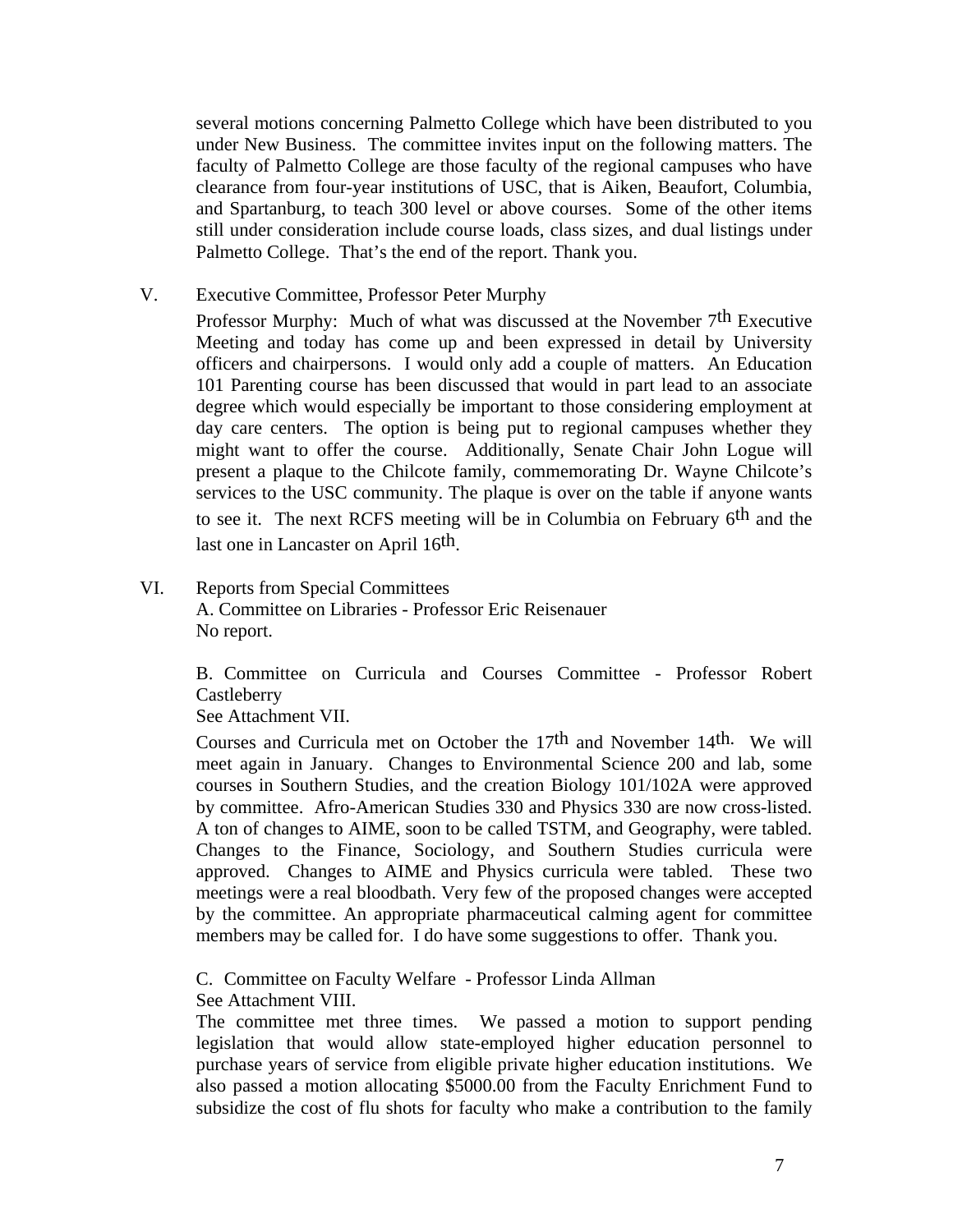fund. We created two sub-committees. One was charged with creating a proposal for mid-year tuition increase to be dedicated toward faculty and potential staff salary increases. That sub-committee has recommended a three- percent plus \$1000.00 increase for faculty. Then we recommended staff members receive a salary increase of \$2000.00 added to their base pay. You may be wondering what we've been smoking in that committee, but we will see what happens. The other sub-committee was charged with investigating the feasibility and the advisability of moving away from the uniform tuition charge for undergraduate education toward the differential tuition base on the respective college's cost education. We're going to poll the Columbia campus Deans to ascertain their thoughts and concerns about undergraduate tuition differential and see what happens. Jim Augustine, Chair of the Columbia Faculty Senate, updated the committee about a proposal from the Faculty Advisement Committee to create an appeal mechanism for post-tenure reviews. That's it.

## D. Faculty-Board of Trustees Liaison Committee – Professor John Logue

The Academic Affairs and Faculty Liaison Committee of the Board of Trustees has met twice since the last meeting of this body. The first meeting was held on October 17th and held at USC Spartanburg. It was a meeting that was held for the purposes of President Sorenson to present a report from the Merger Committee that was studying the potential merger between the College of Liberal Arts and the College of Science/Mathematics to form a combined College of Arts and Sciences. The crux of the report was that the committee or at least the majority of the committee thought that under the right conditions, the merger would stimulate interdisciplinary research and teaching. Overall research enriches the undergraduate experience and improves the administrative structure of the University. The report, however, also mentioned the fact that there was a small but strong minority that felt that all these goals could be achieved in other ways. The President reported this to the Board so that the Board would have some idea of what was going on with the merger. There were a number of questions about

it. The second meeting of the Board was November 14th. During Executive Session there were a number of honorary degree nominations, honorary faculty titles and some mid-year tenure and promotion recommendations that were heard and recommended to the full board. During the open session, there were two items of interest. One was a program name change for a Masters of Education in Reading to a Masters of Education in Language and Literacy. The second one was a change to the USC Columbia Faculty Manual regarding promotion and tenure provisions for the Columbia Faculty. It was to provide an exception to some of the language that prevented retroactive actions in the cases of reorganization. Apparently there are things like this projected merger that need to be protected. Those were the two items for the open session. Any questions?

E. Research and Productive Scholarship Committee - Professor Todd Scarlett. The committee will meet in February. Hopefully, you all have received the R&PS program. This year there are a number of changes. Whereas there were two categories before, Category I which was for projects that hold promise for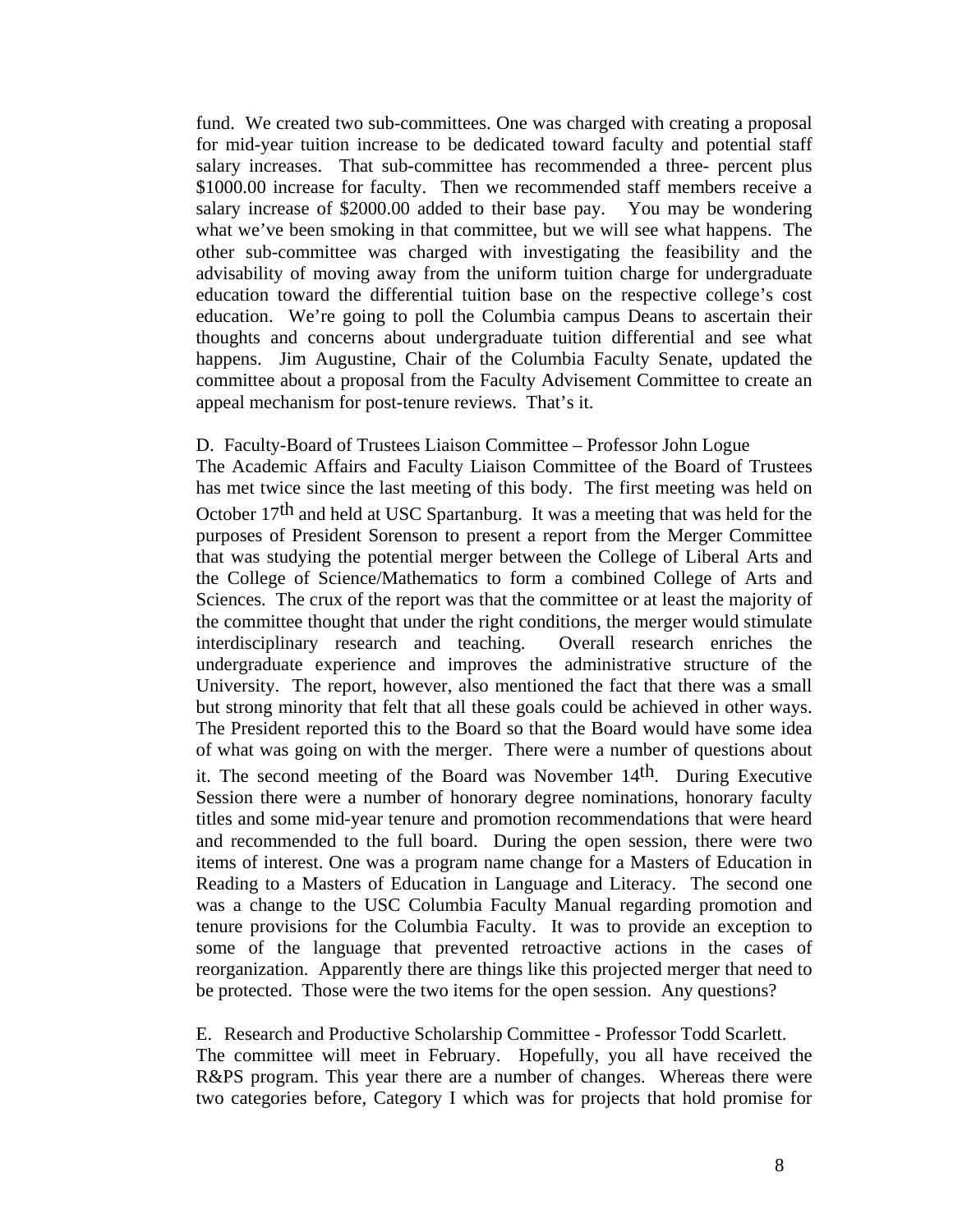external and further funding, and Category II for scholarship, now there are three categories, and the one they've added is called or referred to as Creative and Performing Arts. It's not as simple as that, so if you have any questions about which category to submit to or if anybody on your campus has any questions, I suggest you call SPAR and get it straight from them. Apparently, it's not as simple as it sounds with the categories. Also, there are or were going to be three workshops that were mandatory for other faculty but are apparently optional for regional campus faculty. There is one more, which is to be held on December 5th. If you need any more information on that, let me know. The deadline for proposals is January 22nd.

- F. Other Committees
	- 1. Conflict of Interest Committee Professor Dave Bowden No Report.
	- 2. Regional Campuses Academic Advisory Council Professor John Logue The Regional Campuses Academic Advisory Council met on November 7th. As you might guess, there were a number of questions that related to the Palmetto College activities of the Provost. One of those questions was whether or not we had arrived at some sort of an effective delivery system for distance education courses. The Provost expressed the fact that he had heard a little about that but didn't know much. He called for Bill Hogue to come in and make a presentation to the group that was gathered. Bill Hogue, in essence, reported on the results of the testing of the broad band lines and interactive video. He expressed that there were some problems with it, but it still had possibilities of becoming a fruitful means of delivering courses. Also, he reported on a meeting with some chief information officers of campuses of other universities around the country. While he was very measured in his words about not advocating a change from this idea, he suggested that we should be looking at other ways besides interactive video to deliver courses that might be cost-effective and that perhaps we should look at other things at the same time. We discussed a number of other things about the Palmetto College. One question that seemed to be a concern to a number of the representatives who were gathered there had to do with approval of courses or approval of degree programs by the Columbia counterpart. Provost Odom and Associate Provost Greiner seemed to indicate that they did not anticipate the Columbia departments being involved in this process with the authority of veto. The procedure as they envisioned it would involve recommendations going up through administrative channels to the Provost and the President, this information being conveyed to the departments as information and solicitation for input, which I found interesting. The Provost echoed the budget worries and projections that you heard expressed this morning by Representative Smith and also indicated that if we were faced with a worst-case scenario, he didn't know exactly how we were going to handle some of those problems. He didn't have immediate things that he knew of that would be of great concern but admitted that it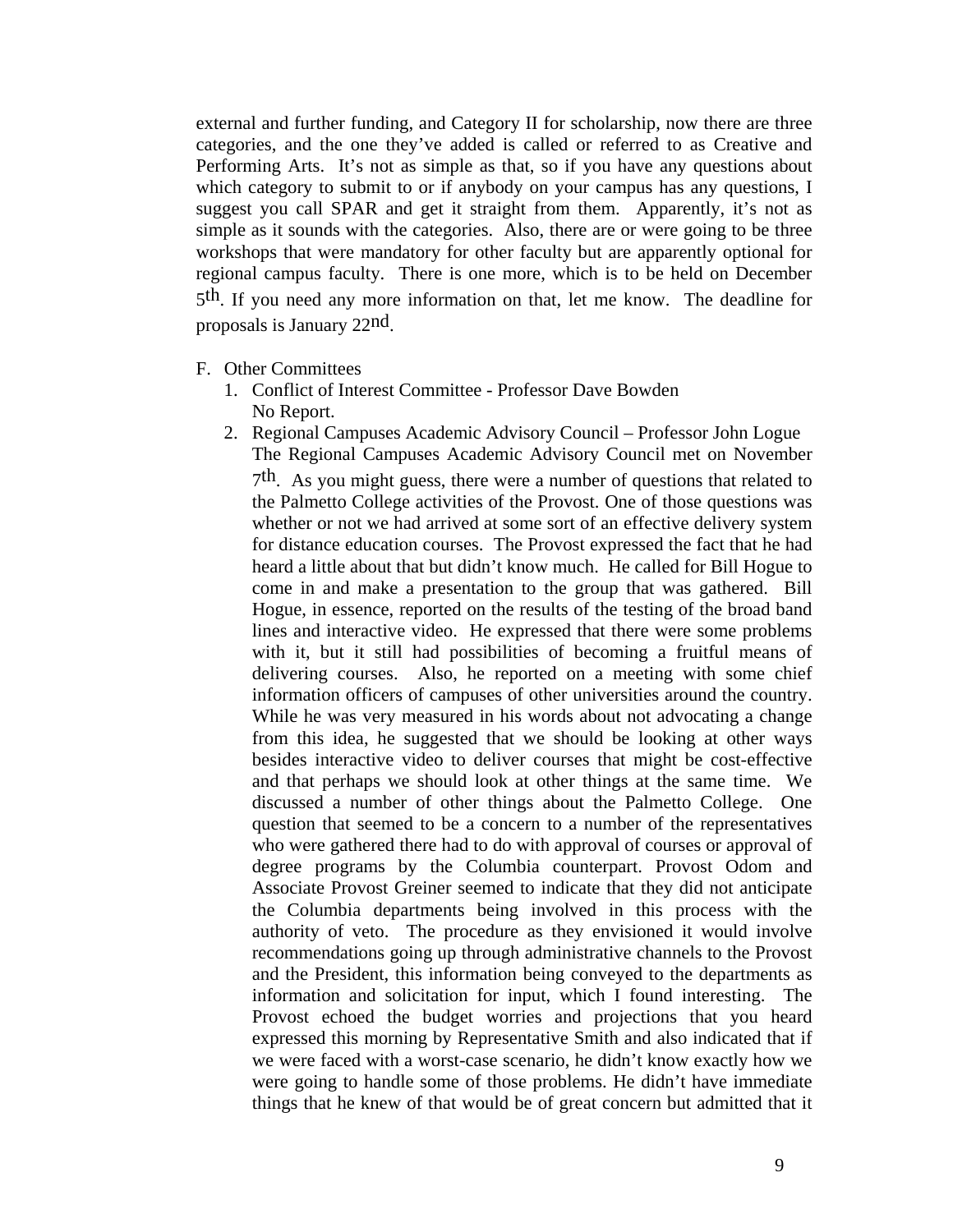was an ongoing process and things could come up in that process that weren't necessarily foreseen. Any questions?

#### VII. Unfinished Business - None

#### VIII. New Business

Rights and Responsibilities - Professor Faulkner: The one motion that we had again was to change page C18, replacing three areas of T&P criteria for six.

Professor Logue: Coming from committee, this requires no second. This is probably something that falls within the guidelines of editorial changes. The change was approved unanimously.

Welfare Committee, Professor Perry: This motion regards grade computation. Presently our grades are computed as F's until such a time as a final grade is submitted by the professor. The Welfare Committee would like for the Regional Campuses Faculty Senate to endorse the intent to change the GPA computational value for our grades in student records. The motion is that "Incomplete" grades will no longer have a computational value until a final grade is entered.

Where would this endorsement go if passed, John?

Professor Logue: What committee were you working on?

Dr. Boyd: It's actually an informal group. It probably should go to the Columbia Faculty Senate because it would be necessary when the motion in Columbia reaches the Columbia Senate.

Professor Perry: If the motion passes, it will be a recommendation to the Columbia Faculty Senate.

After considerable discussion regarding the impact on financial aid and/or scholarships the motion was re-stated as: "Our grades will no longer have a computational value until a final grade is entered by the instructing professor." The motion passed with no opposition.

Systems Affairs Committee, Chair Professor Pearl Fernandes.

The Systems Affairs Committee is bringing out a motion. It recommends approval of the curriculum for the Degree of Associate in Arts and Early Childhood Education, as proposed by USC Lancaster.

After discussion regarding a correction to the reference to the second language course requirement and other general discussion the motion passed without opposition.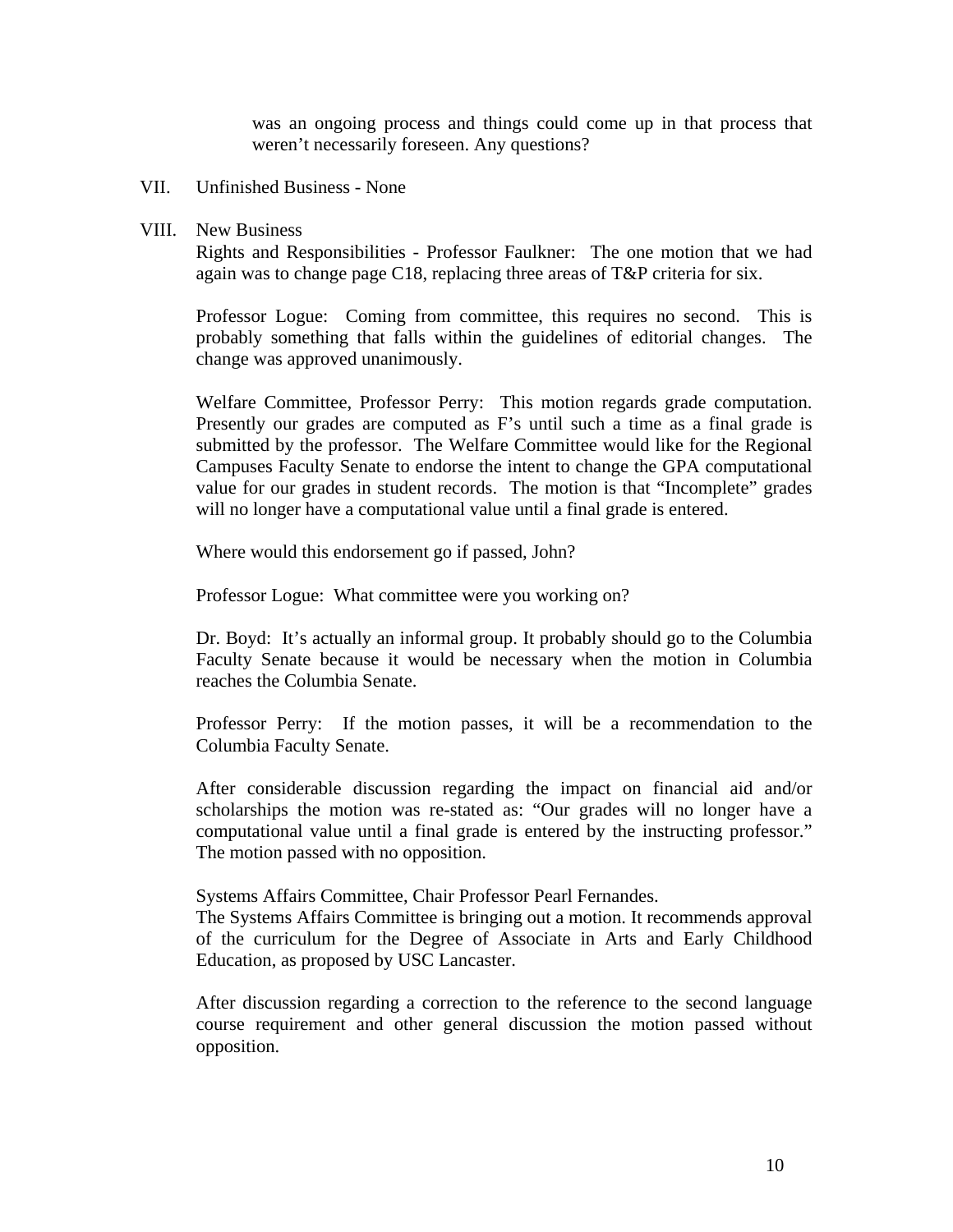Professor Fernandes: The other motion from the Systems Affairs Committee concerns Palmetto College. I think everyone has been given a copy of this handout. The first motion is that the faculty be aware of the web page about Palmetto College and the various minutes of the sub-committees dealing with Palmetto College be posted on this web site in a timely manner.

Do you want to go through each one or just go through everything? There are eight motions.

Professor Logue: We will just take them one at a time. Do I hear any questions on the first message?

Following a request to make the reference to change web site to web page for consistency the motion passed.

Professor Fernandes: The second motion is that a faculty member of a campus should be able to teach a course on a regional campus to meet a local need, even if that same course is being taught through Palmetto College.

In response to questions regarding the timing and the purpose of the motion being considered, Professor Fernandes asked Professor Castleberry to respond.

Professor Castleberry : This speaks to the larger issue the relationship between the local campus and the Palmetto College. If the idea is to ensure that all Palmetto College courses get the maximum enrollment, then you would mandate that everyone would only take Palmetto College courses. If the idea is to provide as much flexibility for students on any campus, I think you need to allow the possibility that a course could be offered, "tailor-made," for a department on local campuses. It would initially qualify as a Palmetto College course. Also, a course like that could be taught simultaneously as, in fact, a business course through Palmetto College. There should be nothing to prohibit a course being taught according to two different menus, one being a distance course like a web-based course, another course being taught to a population that should appear in need. I don't like to see a situation where I am prohibited from teaching that course just because Columbia teaches it, or I am prohibited from teaching the course because a 460 course may be a distance education course. As long as I can get the enrollment for my own class, that is fine. The problem we run into is the potential for conflict to exist.

Professor Rashley: The courses in conflict were mine and Professor Hampton's from Sumter. I would like to suggest that an amendment be made to this motion that would encourage faculty and campus Deans to negotiate. For instance, my 437 section of Women Writers only has, I think, seven or eight slots available on the Sumter campus. Should all those slots fill and there are remaining students needing 437, then they are put at a disadvantage by the fact that the Palmetto College course has been privileged. So while the idea is that you want to support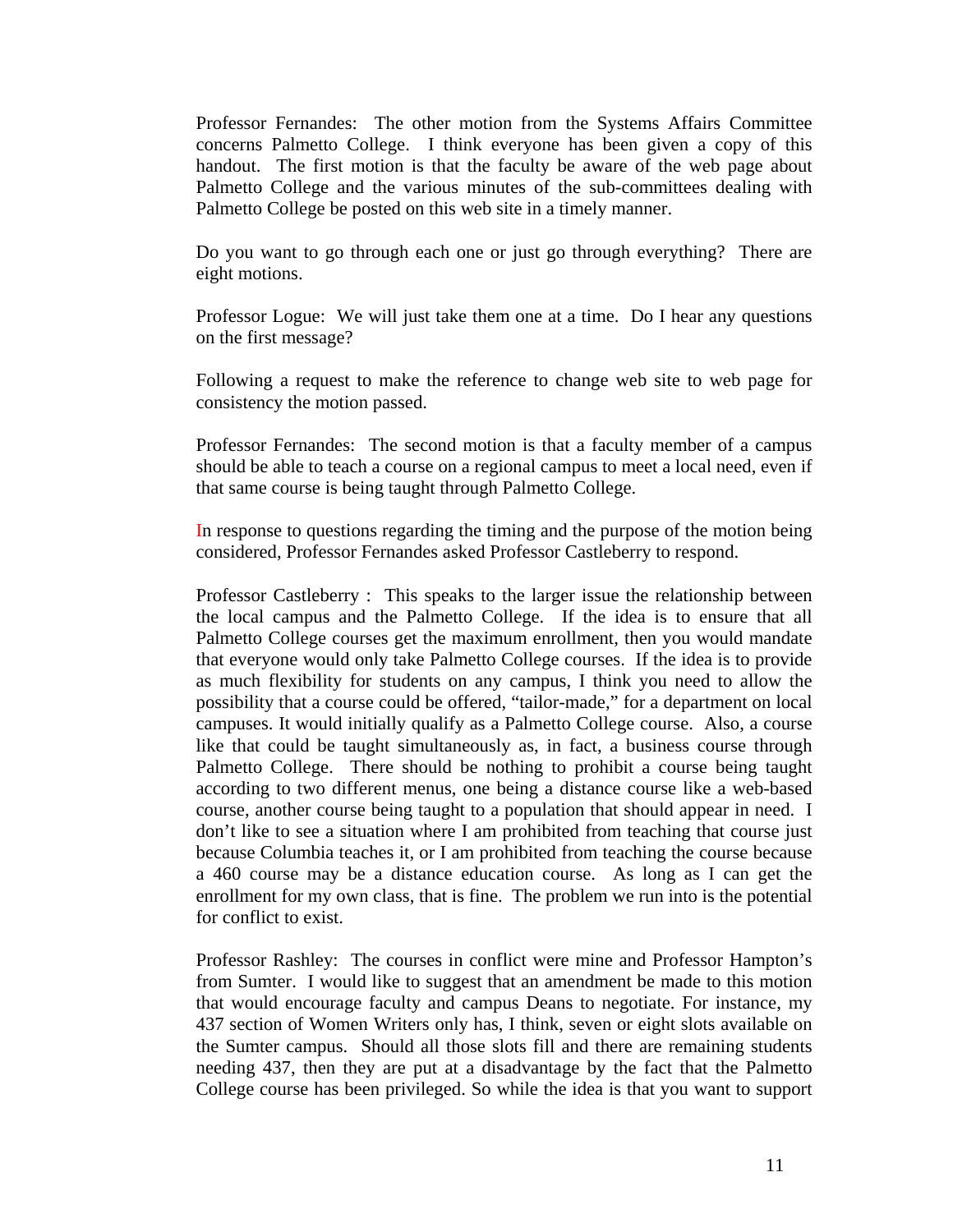Palmetto College's development, you don't necessarily make absolute judgments that a course be overruled, for a physical face-to-face class on campus.

Professor Castleberry: Actually, what I previously said was that one should not eliminate the other. And while the course that you're mentioning is in fact a prototype of this, I think the issue is broader than that.

Dr. West: I would like to reiterate that it was not the stance of the administration for any elimination of courses on any level. The decision made was mainly based on a faculty decision. In fact, there are campuses that are offering Science 210 at the same time that there is one being offered at Palmetto College. It's almost as if this motion should be sent to the faculty to remind them rather than being sent to the administration.

Professor Castleberry: I think the nature of Palmetto College is in great flux. It's hard to know exactly what the rules are. I have heard on more than one occasion a request to the faculty committees, don't just suggest what the problem is, actually talk about a fix. There is nothing in this motion that is in fact in conflict, I think, with anything that has been said so far. I think not only do the faculty need to be reminded of that, but that this is a concrete proposal to go to the administration to consider as rules on Palmetto College evolve. So I still think that it is an excellent motion.

Professor Hauser: I have to second what Professor Castleberry has to say about that. I also know that I'm not a member of the Systems Affairs Committee. Seeing some of the rules that we are doing right now does help shape some of the perspectives that are going to allow the Palmetto College to go and work with each individual campus. I would hate for it to take the tone that someone would be chastised by the wording of the motion. People should be able to offer such courses as they see fit and we want the support of Palmetto College, but also the individual campuses should have the right to offer them. I certainly don't think it was meant as an attack against any administrative or faculty function but just as a way of shaping the process and that we should support them.

Professor Logue: Maybe I should state that this motion will be ruled as substantive, so we won't act on it today. It will be in the minutes to act on it next time. It apparently involves other things, other faculty input, and time to think about it unless you fell strongly enough about it to vote.

Floor: It is my understanding that substantive motions are as such because they cause a change in the by-laws. That has always been my working definition of "substantive." If something is important enough that it needs additional discussion, I have always felt that the appropriate motion from the floor is to table the motion or postpone the motion. Essentially what "substantive" does is stop the process.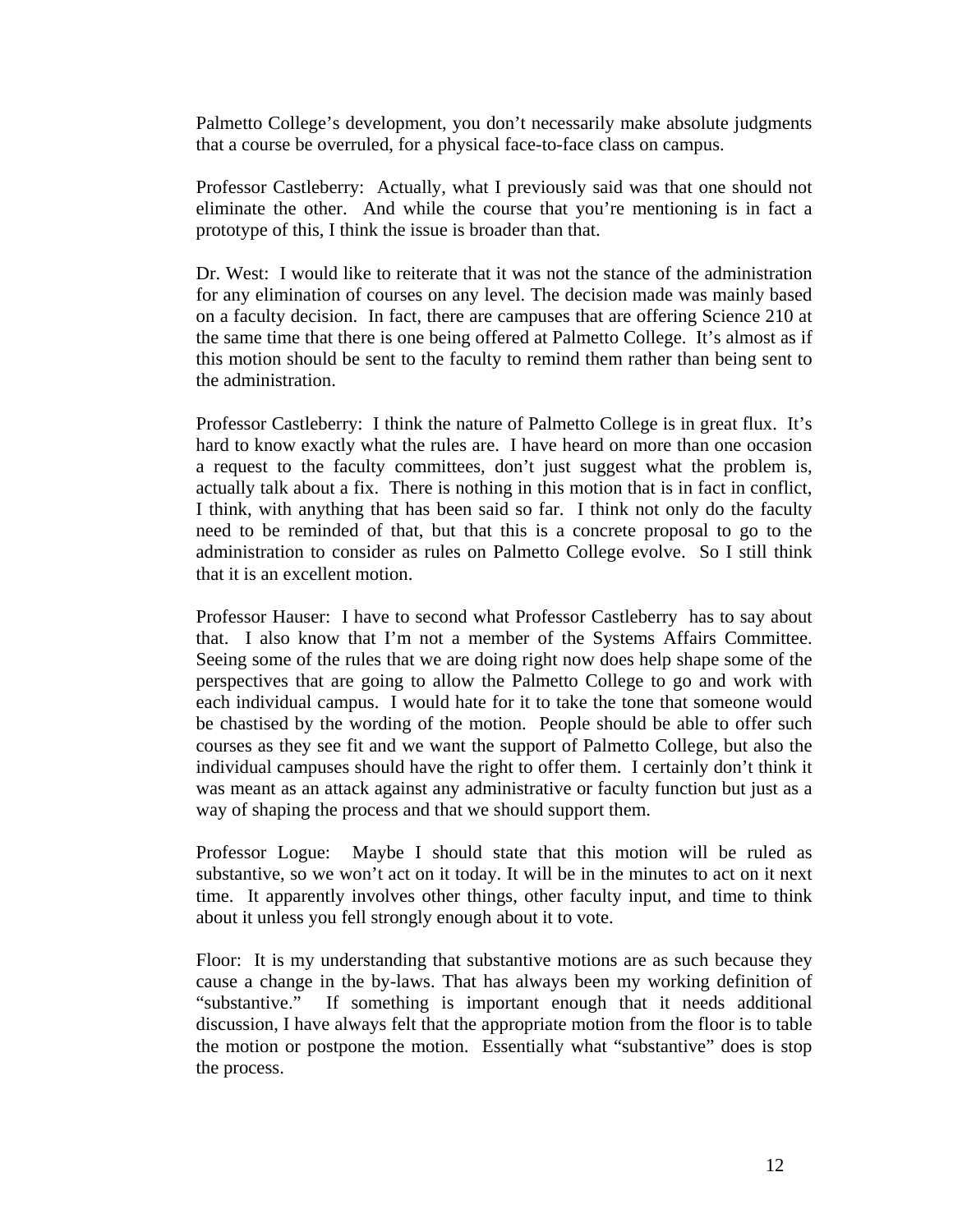Professor Sloan: Is there need for clarification as to what a local need might be versus a Palmetto College need might be?

Professor Castleberry: It's my understanding that there is no Palmetto College; there is a plan for Palmetto College. There is no Palmetto College curriculum; there is a plan for curriculum. There is, however, a curriculum that is long standing on the regional campuses themselves, a history of course offerings. I think the appropriate way that a series of course offerings occur on a campus is that the faculty generate a feedback from students of their own wishes and desires. This is the lesson of the campus administration. Eventually, there's going to be a new level on top of that which is going to be all regional campuses combined. I don't think we're there yet.

Floor: Is there also the possibility that Associate Degree students wanting to take upper level courses would not be able to take Palmetto College? From what I understand, the Palmetto College students have to be accepted into that program.

Associate Vice Provost West: No, that's not true. When somebody says that there is a plan for Palmetto College, there is not a plan. Palmetto College is what you all develop: it's what you all make it.

Professor Hauser: There are enough barriers to initiating new courses and to keeping course offerings broad enough. There are enough as it is, and I don't think we want Palmetto College to be acting as a block toward development.

Professor Logue: Any other questions? I have a question for the Vice Provost. Having sat on several of the advisory committees for Palmetto College, was it not one of the things that was supposed to be developed for Palmetto College that we come up with a mechanism whereby courses are selected using input from faculty on campuses that would involve information on whether it was logical to offer courses like this?

Dr. West: I am not the Vice Provost. For some reason I sense an adversarial environment about Palmetto College. Dr. Plyler originally proposed the idea and he still feels that it is an opportunity for the faculty, a way to offer the faculty to teach upper division courses and an opportunity for your students to stay on your campus and get a Bachelor's Degree. I think that the processes will change things very little from the way you do things right now in Lancaster and in Sumter. I think it might change more remarkably what's available at Union. If the faculty members don't want this to happen, it won't happen. It's not something that has to come about. It is an idea that people at one time were excited about. We are going through a process that I have seen many times, but I think we need to focus on the fact that you are Palmetto College and you know that the Vice- rovost's Office believes in faculty and supports faculty. I wouldn't have my position if that wasn't true. You will be heard. I do think that these motions are a little early in that nothing has been set down yet. The only thing that has happened in terms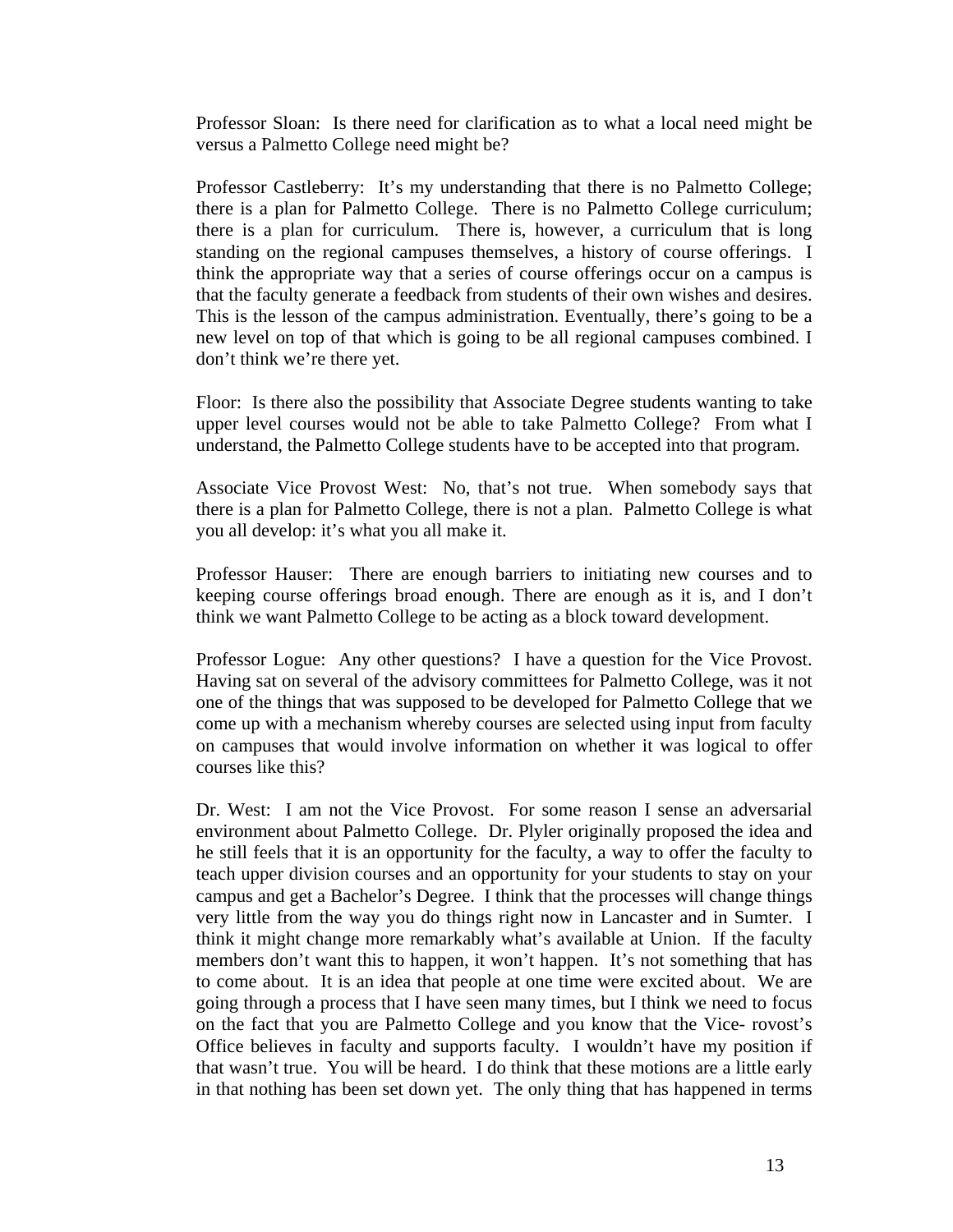of academic issues is that the Academic Deans have gathered and given their opinion. The next step is for the faculty to give their opinion and an infrastructure will be built from that. But, you're always free to pass motions. I would just suggest not to make the motions too restrictive.

Floor: My personal feeling is that these motions as listed are not meant to be adversarial, but they certainly can be. They can be to the extent that it goes against some plan that is desired not to the extent that there is no plan but that is in fact evolving. You are wanting faculty input. I would just suggest that it be faculty input. I think this is a useful statement. I have always said that Palmetto College is a great idea. It should have happened along time ago. I am glad we are working toward it. In the process of working toward it, I would prefer to work toward a specific idea that makes me happy as a faculty member. This is merely a recommendation for consideration.

Floor: Would it be appropriate at this point then to take these motions, turn them into suggestions, and submit them to the various folks who are on the committees for Palmetto College taskforce as some of the guiding principles from System Affairs on these methods. Can we look at them that way? Would that be a more appropriate way of dealing with this? Many of the other motions are similarly trying to shape the development of that and I think that was the attempt of System Affairs to shape the development of Palmetto College in a way that would please the faculty. Would it be better, rather than to make the motions, to turn them into recommendations for the Systems Affairs Committee in terms of the development of Palmetto College? Would that solve everybody's issues?

Professor Castleberry: I have two responses. First, all of our motions are recommendations and secondly, we worked through lunch. I think this is an appropriate sentence. We said: "Don't give us problems, give us solutions, give us ideas, and be specific." By the way, we had more ideas but we ran out of lunch.

Professor Logue: Any more questions? We are on motion two. I guess I have a question for clarification. That motion says: "A faculty member/campus should be able to teach a course on a regional campus to meet local needs if that same course is being taught by Palmetto College." Does that slash mean that a faculty member through the local campus or the faculty member should be able to make that decision?

Professor Castleberry: My sense is that this is a campus decision. We work within the structure.

Professor Logue: So an individual would not make the determination?

Professor Castleberry: No.

Professor Logue: The only reason is that I was asking for clarification.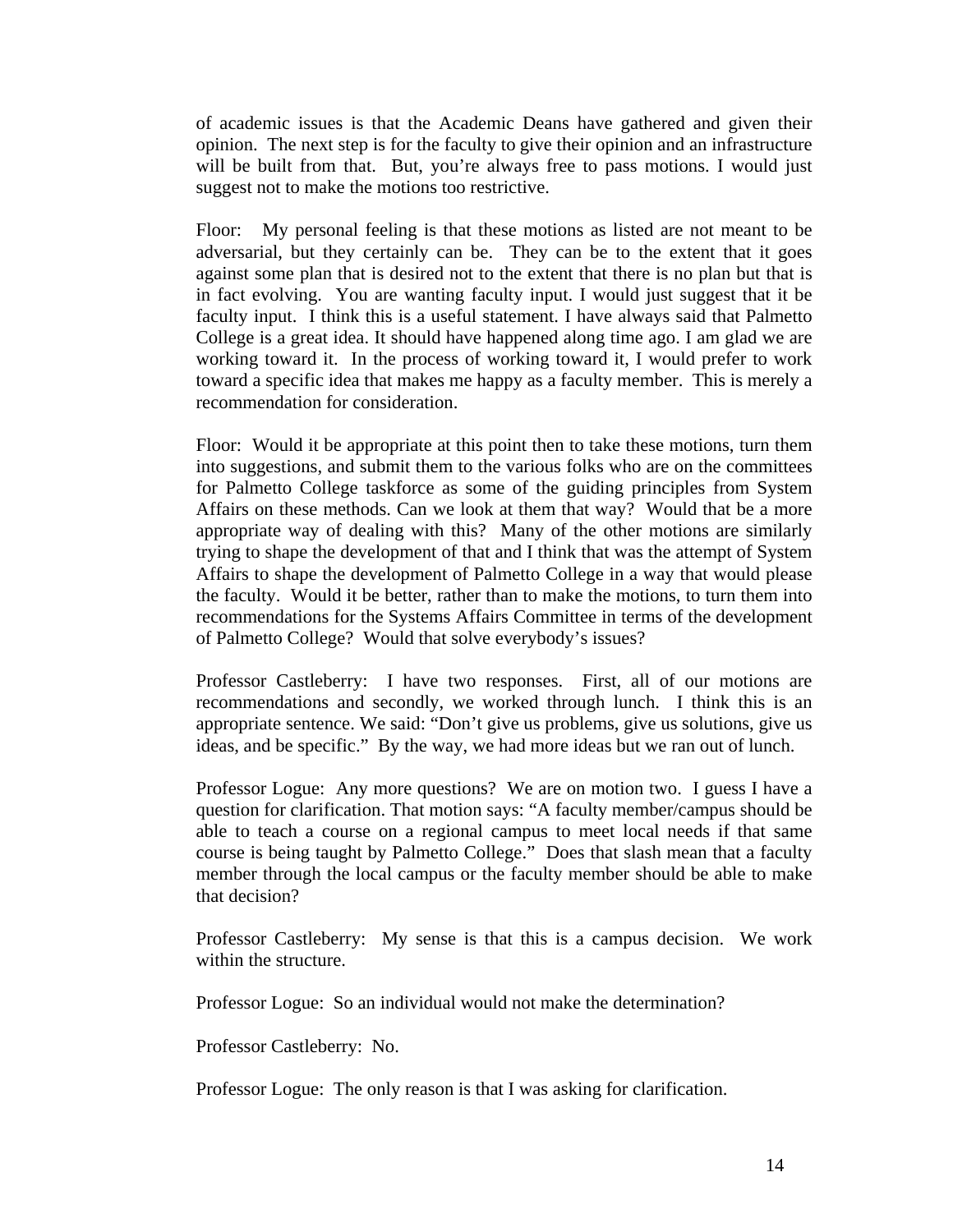The motion passed.

Professor Fernandes: The next motion is that since faculty are tenured on a specific regional campuses, tenure decisions about qualified applicants should be determined by the needs of the local campus and not Palmetto College.

The motion passed.

Professor Fernandes: The faculty should have a choice to teach or not teach a course for Palmetto College.

The motion passed.

Professor Fernandes: Palmetto College should not be limited to evening courses only.

The motion passed.

Professor Fernandes: Every campus must have support persons or engineers available especially during broadcast of two-way video courses for the Distance Education Program which is vital to the success of Palmetto College.

The motion passed.

Professor Fernandes: Support should be provided for any faculty teaching a distance course for Palmetto College. Release time for the development or delivery of first time distance courses is the choice of the faculty member.

Professor Logue: Discussion?

Floor: The release time is the choice of the faculty member? The faculty member decides if they want release time? Is that what it means?

Professor Fernandes: There was a discussion about release time. You can have the release either the semester before you are actually teaching the course or the faculty might decide as she is teaching the course.

Floor: So it is the timing?

Professor Fernandes: Yes, it is the timing. So the faculty should make that decision himself or herself.

Floor: Knowing you say that because the way it is in here, you might not know what it means three years from now. I can't think exactly how to word it. I got the point, no problem with that.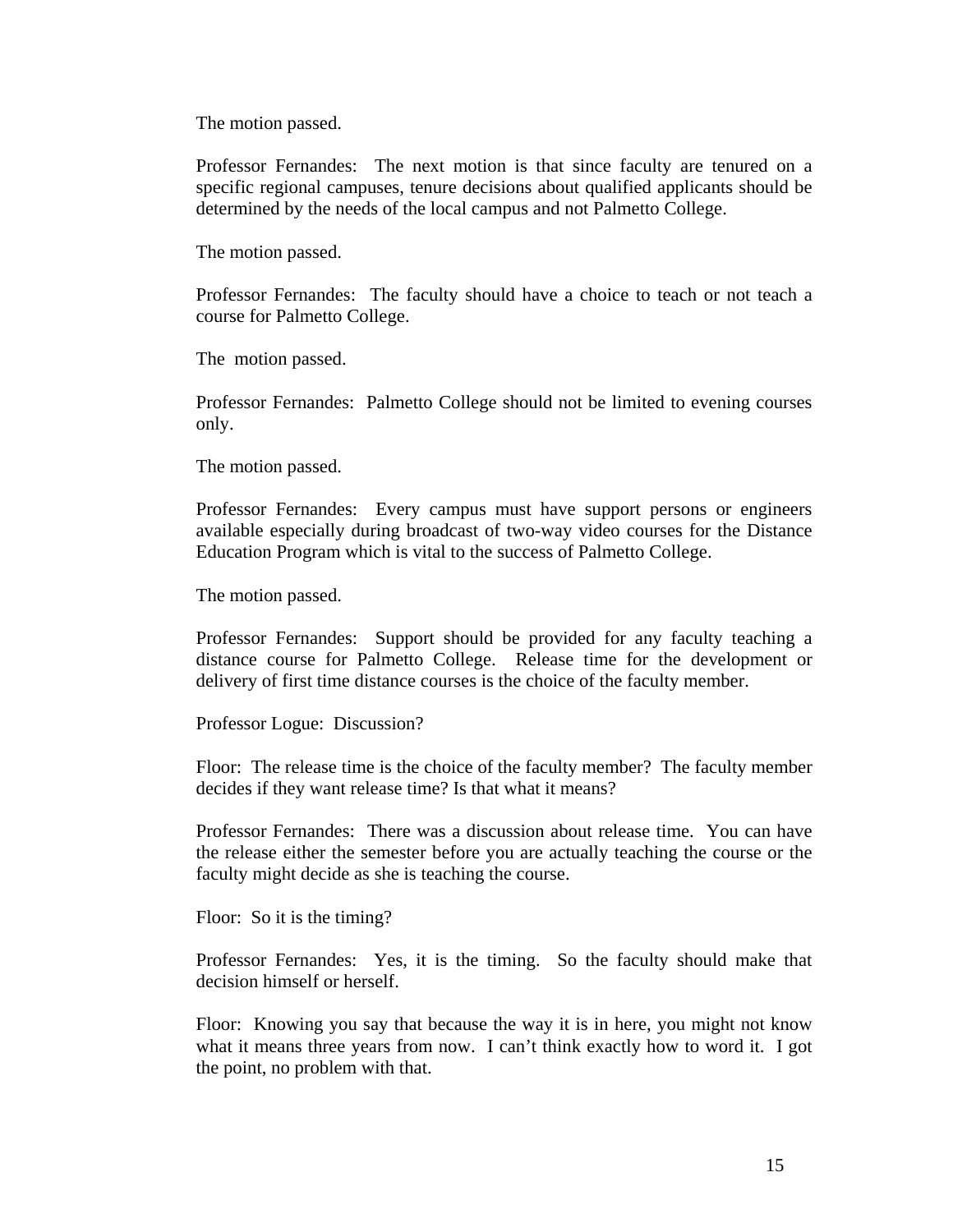Professor Castleberry: I would defend to the death the right of the faculty member to in fact refuse release time.

Professor Perry: Could you please define what you mean by support?

Professor Fernandes: Actually, the support here is meant in terms of time, faculty release time.

Professor Perry: Does not mean financial support?

Professor Fernandes: We actually did not discuss that in our committee. We only discussed it in terms of release time. Financial support was not discussed today.

Professor Castleberry: Just for clarification, the wording of the original idea was presented to us to discuss whether there should be some support if you're going to teach. For example, one idea was that this is just a suggestion. The committee felt that it was important that it be phrased like this. I don't think that it precludes the initial discussion. There are other things as well. This seems to be really critical for Palmetto College.

Professor Perry: I don't disagree with you at all. I just think that it needs to be clarified. "Support" can be that we will support you by providing technical assistance and release time. It can go from one extreme to the other.

Professor Fernandes: Maybe what we can do is delete that first sentence and just put in release time of the development of or delivery of first time distance courses as the choice of the faculty member? Ok.

Professor Perry: I think support needs to be clarified rather than deleting that sentence. I think the word "support" needs to be elaborated on.

Professor Fernandes: Defined.

Professor Castleberry: Would this be an appropriate gesture to add things on it. Currently it reads: "Support should be provided to any faculty member teaching a distance course for Palmetto College, release time for a first time delivery whether it be release or delivery."

Professor Nims: I would like to move that this motion be tabled and sent back to committee for clarification.

The Senate voted to table the motion and send it back to committee for clarification.

Professor Fernandes: Our last motion is that the BAIS is a reasonable first-degree program. Applications and POS forms must be approved by a committee of the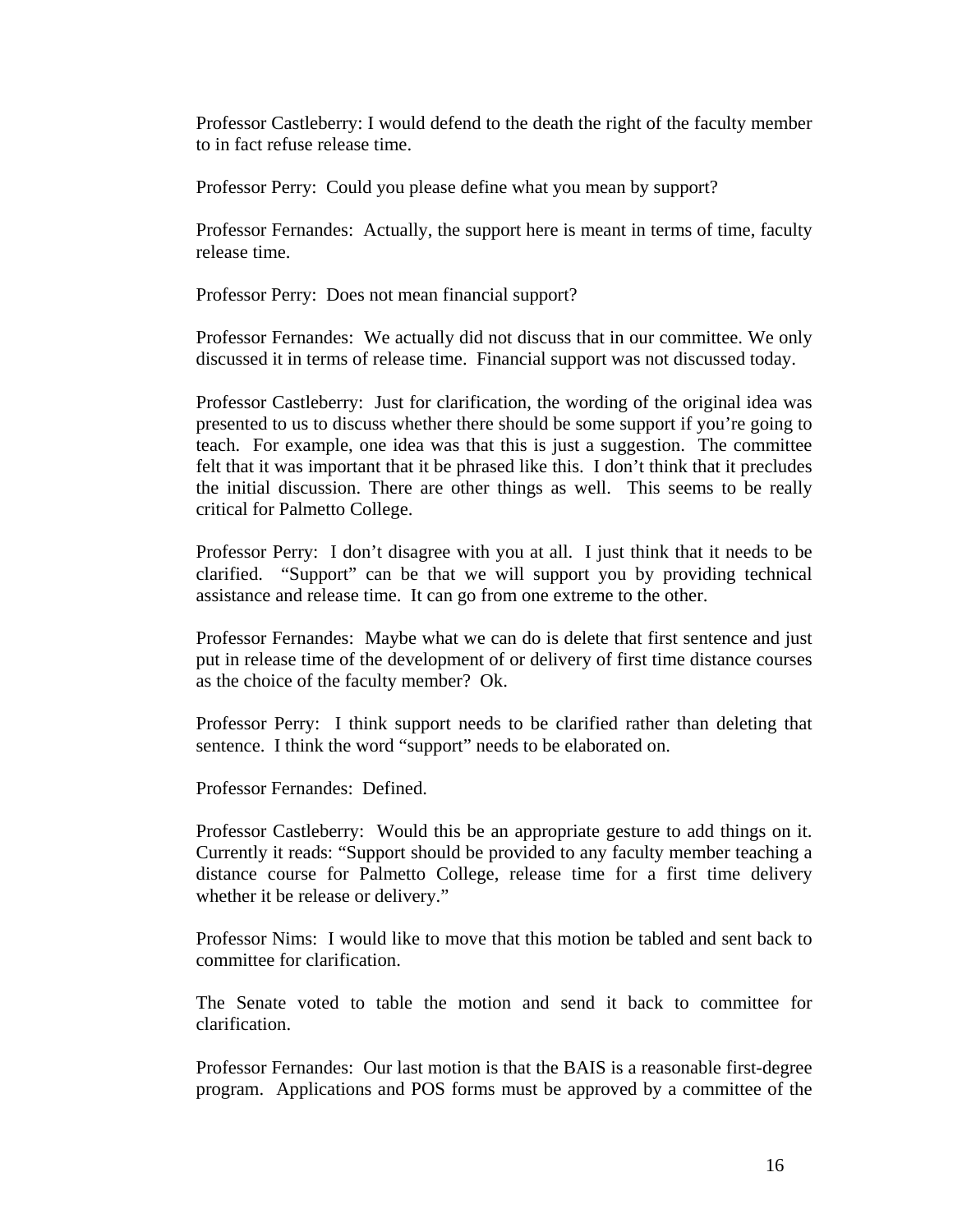faculty of Palmetto College and a committee on each campus. The BAIS concentrations are dependent upon the desires of the students and the courses available through the local campus and Palmetto College and that these should not be predetermined at that time.

Professor Perry: I don't know what a POS Form is?

Professor Logue: Professor Castleberry.

Professor Castleberry: The intent of this particular motion is that the Associate Deans, as indicated in the minutes of their meetings seem to be moving in the direction of very specific BAIS programs. Currently the BAIS program as it works through Columbia is that the student comes up with a degree program of his or her own, applies to the program, is accepted, and then creates an actual program of study (POS), which determines what the degree requirements for him or her are. Basically I think the committee felt that it is inappropriate at this point in time to really change that.

Dean Carpenter: I would just like to point out that POS should be spelled out.

Professor Logue: The particular acoustics of this room make individual conversations public domain. If we could tone it down a little bit we could communicate better. Thank you.

Professor Washington: With all the English professors in here, I am surprised somebody has not noticed that we went from third person to first person in that last phrase and we really should not do that.

Professor Logue: Other discussion? Other questions? Would you recommend that we make this an editorial change?

Professor Washington: Yes.

Professor Logue: We accept that as an amendment? So let's have a second for the amendment?

Unknown: Second.

Professor Logue: We will change the wording. Is there any further discussion of the motion?

The motion passed.

IX. Announcements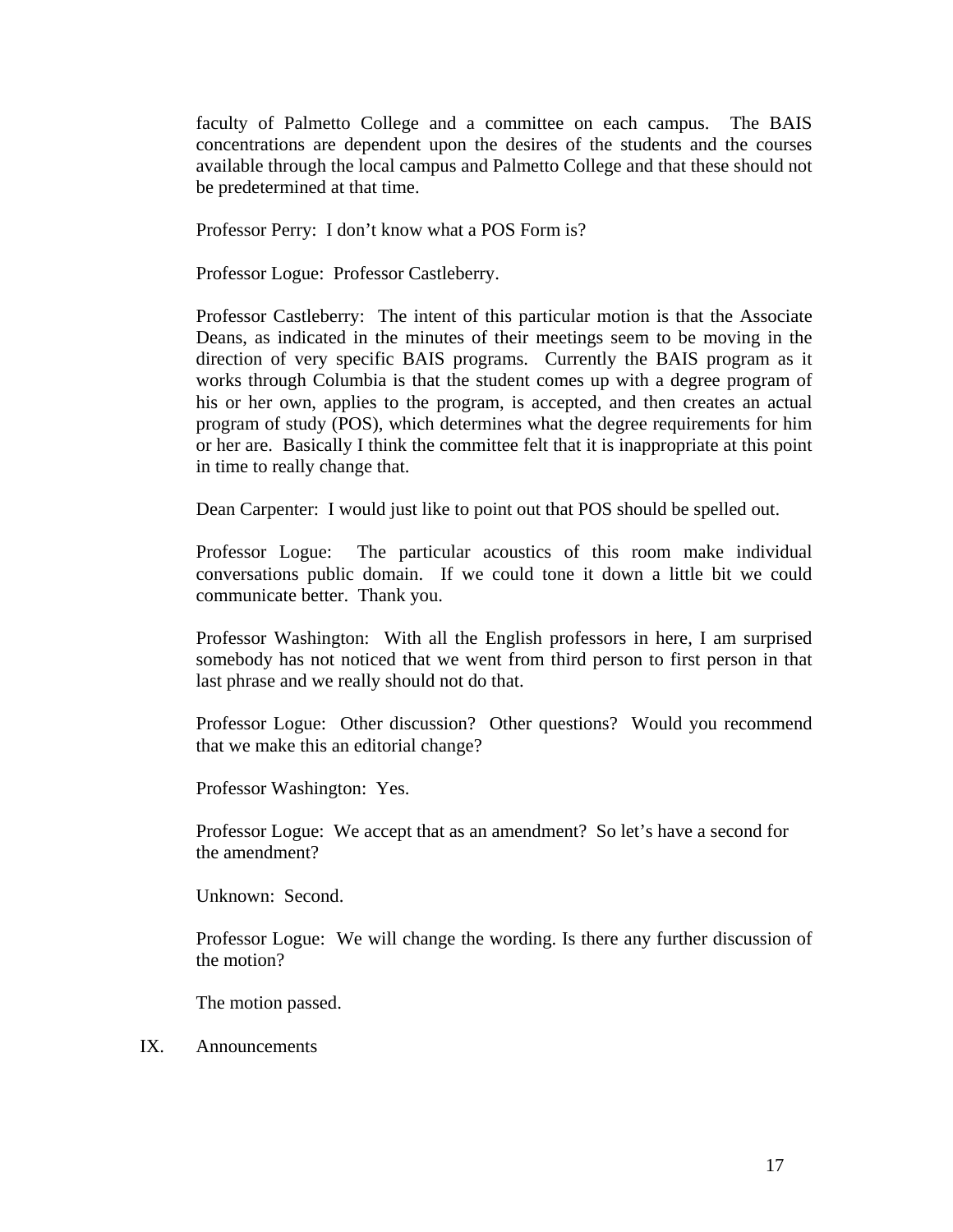Professor Logue: Remember that the next Senate meeting will be in Columbia this time. We have moved to having two meetings in Columbia and two meetings on campuses. The final meeting will be at USC Lancaster.

Professor Castleberry: Dr. West, you were saying that there really is no Palmetto College curriculum or anything like that as it stands. However, on the Spring 2004 schedule for Distance Education there is verbiage in there that addresses the fact that really is a Palmetto College and that there are students. I would just suggest that this be looked at for possible repair.

X. Adjournment

Respectfully Submitted,

Peter Murphy, **Secretary**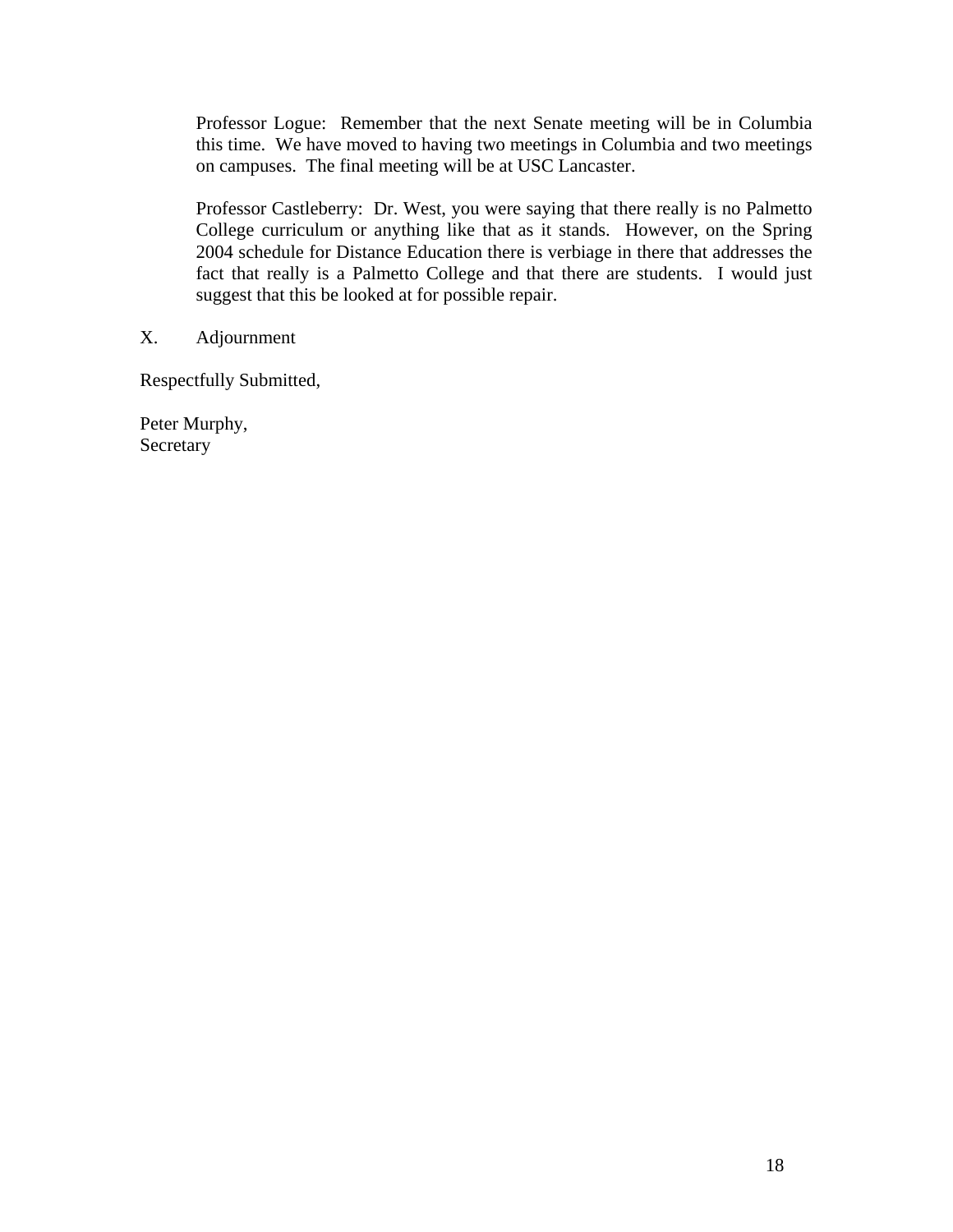# **ATTACHMENTS**

# **ATTACHMENT I.**

## **REGIONAL CAMPUSES FACULTY SENATE MEETING**

#### **USC Lancaster**

#### **DEAN'S REPORT: November 21,2003**

#### *STUDENTS*

Pre-enrollment for Spring 2004 is strong (up 11% compared to the same day last year). Prospects for Fall 2004 look very good due to a substantial increase in the number of expected graduates in the area high schools (Lancaster High School alone should graduate more than 100 additional seniors this spring).

#### *FACULTY*

**Professor Jane Carroll** has received the 2003 SCLN Award of Excellence. **Professor Walt Collins** recently hosted a French Film series that was well attended by the students and community. Professor Collins also hosted the first coffee house event on campus that showcased student and community member expertise in the arts. Poets, musicians, etc. performed to a packed house in the Hubbard Hall Gallery. **Dr. Danny Faulkner** has attracted large crowds to several astronomical events this fall. **Dr. Lisa Rashley** presented "Portraits and Mothers: Shadowed Bodies in the Poetry of Frances Sargent Osgood," to the Society for the Study of American Women Writers Second International Conference, Fort Worth, TX, in September 2003. Later this month, Dr. Rashley will present "Using Computers in the Classroom," as a panelist on the English in the Two-Year College session, "A Debate on the Issues in Composition," at the South Atlantic Modern Language Association's meeting in Atlanta, GA. On October 3**, Dr. Bruce Nims** presented "The Russian Novel and the Hollywood Imagination in the 1950s" to The Popular Culture Association in the South annual conference in Jacksonville, FL. On October 24, he presented "The Silent Princess: Kurosawa's Exploitation of Genre in The Hidden Fortress" at The 18th Annual International Conference in Literature, Visual Arts, and/or Cinema in Atlanta, GA. The theme of the conference was Silence and Laughter. **Dr. Ron Cox**, Associate Dean for Academic & Student Affairs, has written an article entitled "'Integration With [Relative] Dignity' -- Clemson's Desegregation and George McMillan's Article at Forty," which will be published in Toward "The Meeting of the Waters": Passages in The History of the Civil Rights Movement in South Carolina, 1901- 2003," eds. Vernon Burton & Bo Moore (Columbia, SC: University of South Carolina Press, 2004).

#### *FACILITIES*

Furniture and landscaping plans are coming to completion on the Medford Library expansion and renovation project. Furniture orders should be placed in the coming weeks and planting beds will be dug soon. We have finished sealing and striping all of the Hubbard and Gregory parking lots. Additional work has begun on the rear access road and lot of the Gregory Center in order to increase PT and Cardiac Rehab Program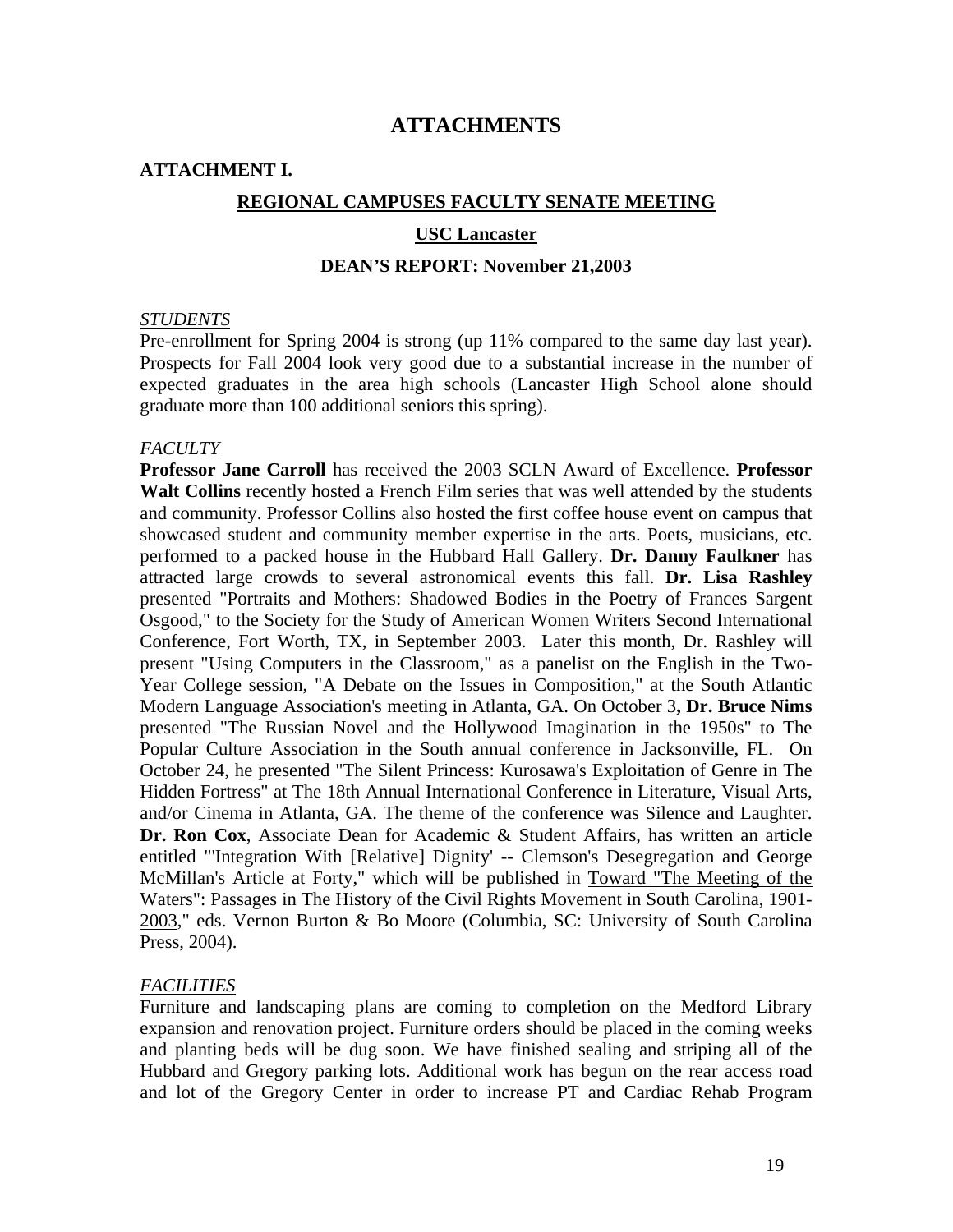parking. The main entrance to Starr Hall has been re-paneled, painted, and carpeted recently, and finished with a piece of sculpture by Bob Doster. This is the primary entrance to the student center and is often the first area of campus seen by prospective students and their parents.

# *FINANCES*

The Lancaster campus continues to receive less than its share of state appropriations. Parity remains an important goal for the campus. The following table shows the continued disparity of appropriated funding among the regional campuses during the 2003/4 fiscal year:

| <b>USC</b> Lancaster    | \$3800 per FTE |                                              |
|-------------------------|----------------|----------------------------------------------|
| <b>USC Salkehatchie</b> | \$4498 per FTE | (USCL falls short of this rate by \$428,572) |
| <b>USC</b> Sumter       | \$4977 per FTE | (USCL falls short of this rate by \$722,678) |
| <b>USC</b> Union        | \$5108 per FTE | (USCL falls short of this rate by \$803,112) |
| <b>Regional Campus</b>  |                |                                              |
| Average                 | \$4519 per FTE | (USCL falls short of this rate by \$441,466) |

# *TECHNOLOGY*

We are still in the process of major renovations to the campus network switch that will enable bandwidth upgrades. We are expecting another infusion of Lottery technology money this year, although the amount promised is \$125,000 as compared to last year's figure of \$250,000.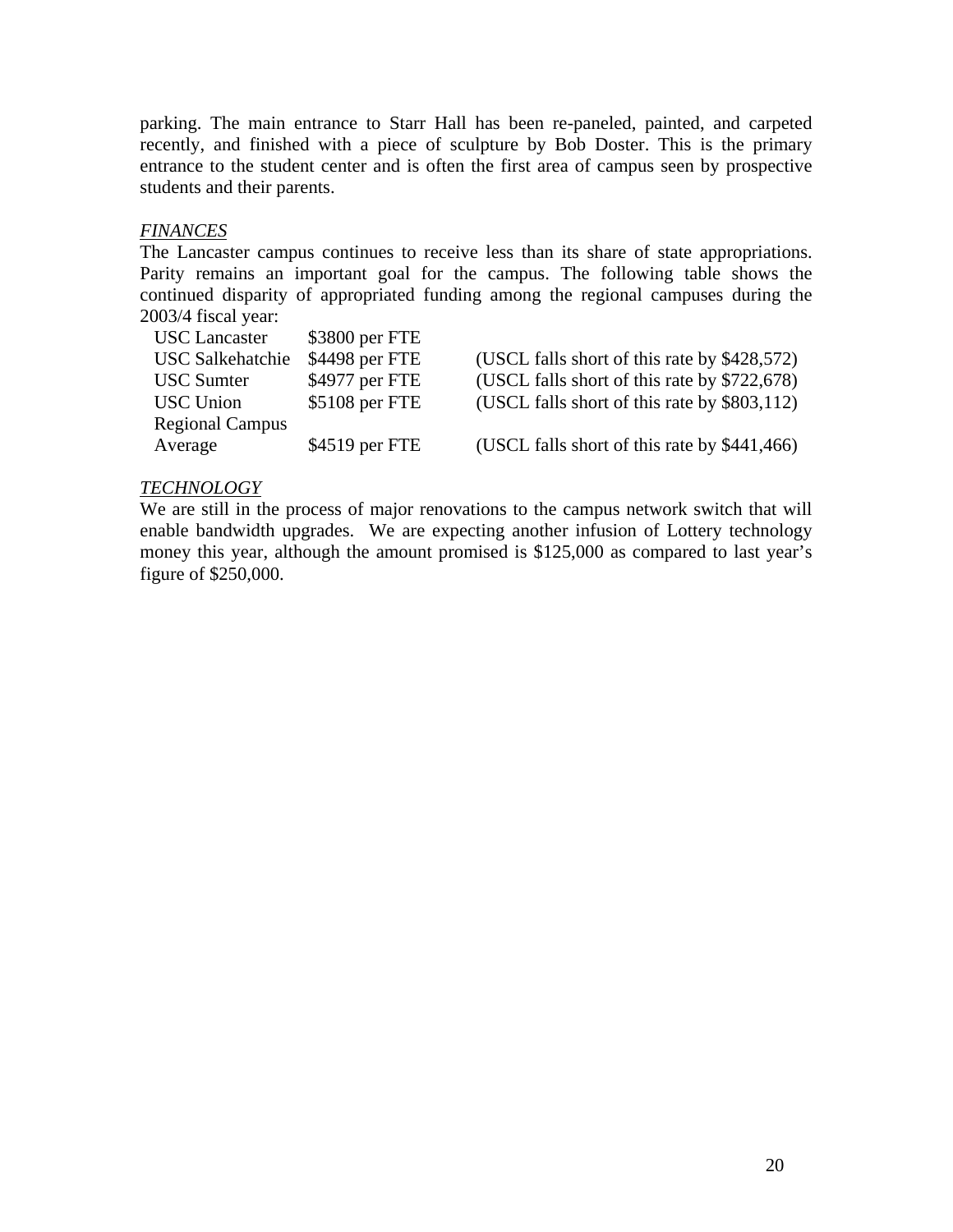# **ATTACHMENT II.**

## **USC Regional Campuses Faculty Senate**

Dean's Report – USC Salkehatchie November 21, 2003

Congratulations to Sharon Folk for being named one of the eight finalists for Governor's Professor of the Year 2003 Award. Thirty-nine nominees from both public and private colleges and universities were honored as distinguished professors on November 13 at a ceremony in Columbia.

Congratulations to Roberto Refinetti for his research efforts that have resulted in our being included under the umbrella of Columbia's Assurance for the treatment of animals. This is the first time that a regional campus has been included and sets a precedent for future efforts on the part of all the professors at regional campuses.

The USC Board of Trustees approved the name change from USC Salkehatchie Leadership Center to the USC Salkehatchie Leadership Institute. The Tri-County Leadership Class 2004 has 26 participants. The County Programs for emerging leadership in Allendale, Barnwell, Bamberg, and Hampton have 57 participants for new classes, and Junior Leadership Programs for  $10^{th}$  and  $11^{th}$  graders has 75 participants. The Lowcountry Leadership - Regional program for Jasper, Colleton, Hampton, and Beaufort Counties have 18 participants.

The USC Salkehatchie Business Development Center graduated the third business management class.

The annual Salkehatchie Dove Shoot is scheduled for November 25. Mr. Robert Connelly from Ulmer has once again graciously agreed to provide the field. You are cordially invited to attend this event and reception, which will be held immediately following the shoot.

In terms of the facilities, the institution continues to make progress in implementing the campus master plan by acquiring two additional buildings adjacent to the Walterboro campus which were purchased by Colleton County for USC Salkehatchie Walterboro that will give the Walterboro campus an additional 14,000 square feet in classroom and lab space.

Submitted by: Ann C. Carmichael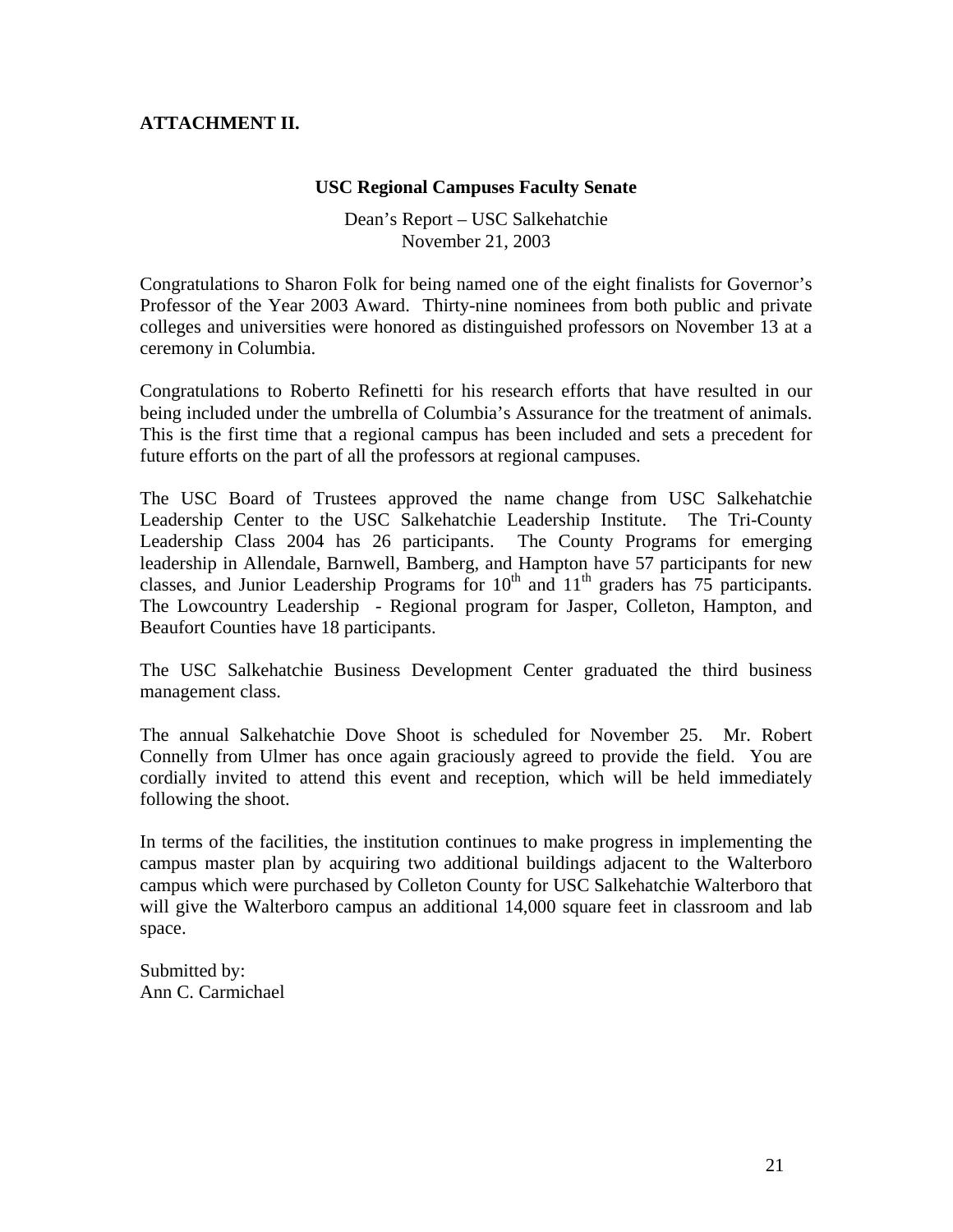## **ATTACHMENT III.**

#### REPORT OF THE DEAN OF THE UNIVERSITY OF SOUTH CAROLINA SUMTER TO THE REGIONAL CAMPUSES FACULTY SENATE November 21, 2003

**Welcome:** USC Sumter is honored to be the host for today's meeting of the Regional Campuses Faculty Senate. We hope that your visit to our campus is pleasant and that your meeting is productive. We also welcome you to our newest structure, the newly renovated Arts and Letters Building, which houses the faculty and classrooms for the faculty in English, Art, Music, and Foreign Languages, plus offices for the Building and Grounds Superintendent and the campus' shipping, receiving, and mail services. Small "break out" rooms, in combination with the large lecture hall and a banquet hall, will accommodate meetings for both large and small groups. This building also provides a home for the South Carolina Center for Oral Narration. Again, on behalf of the faculty, staff, and students, welcome to USC Sumter.

**Human Resources**: On November 13, 2003, at the Governor's Professor of the Year awards luncheon, Dr. Jean-Luc Grosso, Assistant Professor of Economics and McDavid Professor of Business Administration, was recognized as one of the finalists in this competition. In spite of cuts to our state appropriations during the current and past two fiscal years, USC Sumter has continued to fill selected vacant faculty and staff positions. Since my last report to this Senate in September 2003, two custodial positions have been filled. A search is still underway to fill a tenure-track Assistant Professor of Sociology position effective with the 2004 Fall Semester.

**Enrollments**: The official enrollment figures at USC Sumter for the 2003 Fall Semester indicated mixed enrollment trends when compared to last year. As of October 24, 2003, headcount enrollment was up 3.05% to 1,184, and full-time equivalent enrollment was down 1.02% to 753.

**Physical Plant**: As previously announced, the \$1.5 million renovation to the Arts and Letters Building (formerly Alice Drive Baptist Church) is substantially complete. Faculty occupied offices in mid-August and Fall Semester classes are being held in this building. Due to significant rain delays, contractors continue to finish work on several parts of the building. Today's meeting of the Regional Campuses Faculty Senate is the first event scheduled into the Lecture Hall. Upon final completion and acceptance of the renovation work, a formal dedication ceremony will be scheduled. The professional planning firm that is updating and revising USC Sumter's 1992 Master Plan has completed two rounds of interviews with various campus constituencies, including a review of various first-draft options, and is in the process of producing a draft of the new plan.

**Budget**: As all of you know, each of our campuses began the current fiscal year (FY 2003- 04) with a 10% reduction to our state appropriation. Since then, we've all experienced another 1% cut to our state appropriation, which I believe is only the first of several that will occur this year. USC Sumter has created a contingency funds line item in our operating budget in an amount that represents 9% of our state appropriation in order to meet those expected cuts. In September, Sumter County Council, from which USC Sumter receives an annual appropriation, voted to make a mid-year cut of 15% to that appropriation. In September, also, USC Sumter responded to a mandate from the Governor's Office to submit three preliminary budget scenarios for next fiscal year (FY 2004-05). I consider it very significant that none of those three scenarios are for increases or even for no change, but rather for further cuts to our state appropriation of 3%, 5%, and 7%. It is quite clear that the Governor intends to submit a FY 2004-05 budget to the General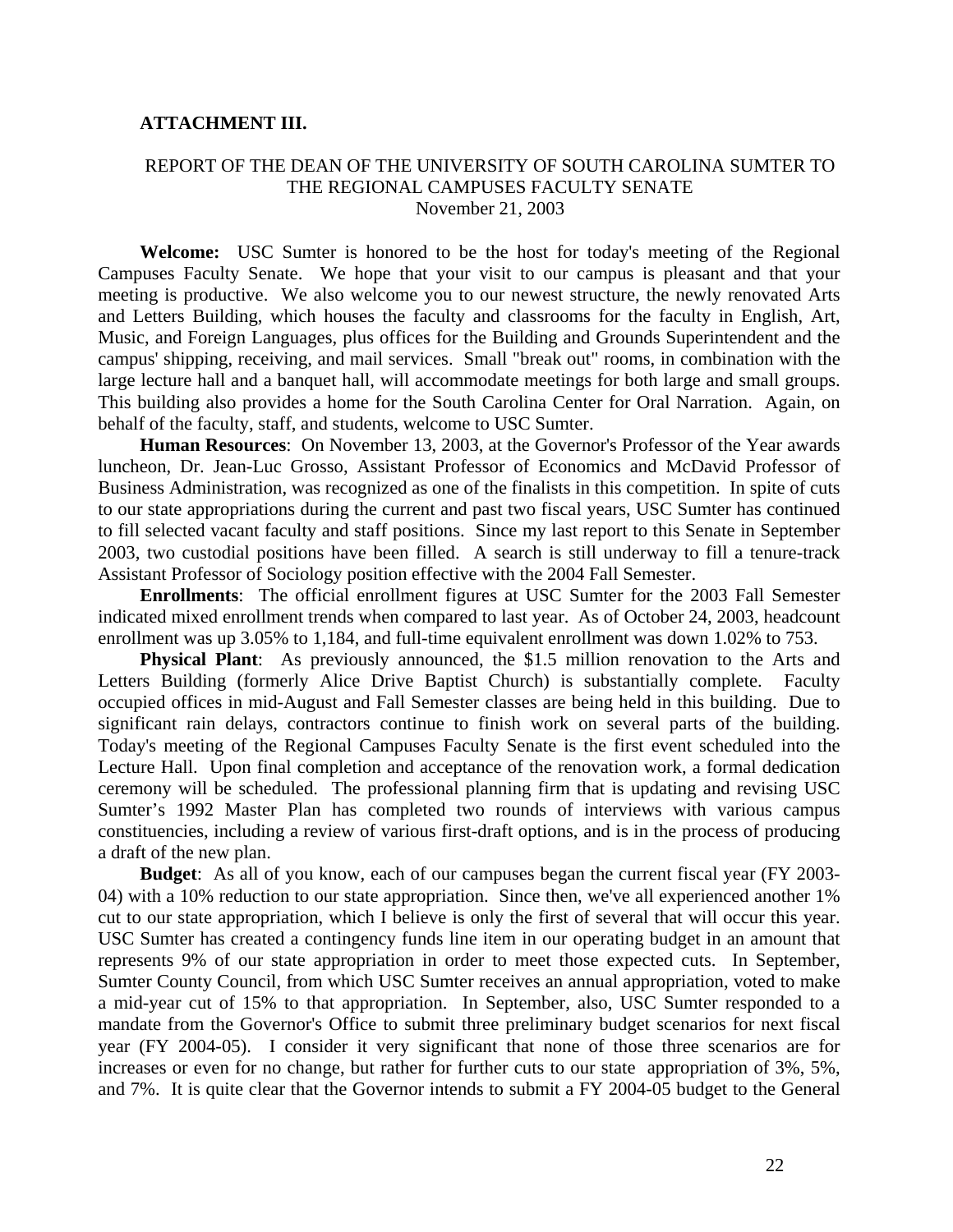Assembly that includes significant additional cuts to higher education, if not all state agencies. In October, the state's Board of Economic Advisors released a forecast of only 2% revenue growth for FY 05, which would leave a gap of up to \$600 million in expenses that are being covered with one-time funds during the current FY. It would appear that the General Assembly will have few alternatives to approving further appropriation cuts for all state agencies, including higher education, in FY 05.

Respectfully submitted,

C. Leslie Carpenter Dean of the University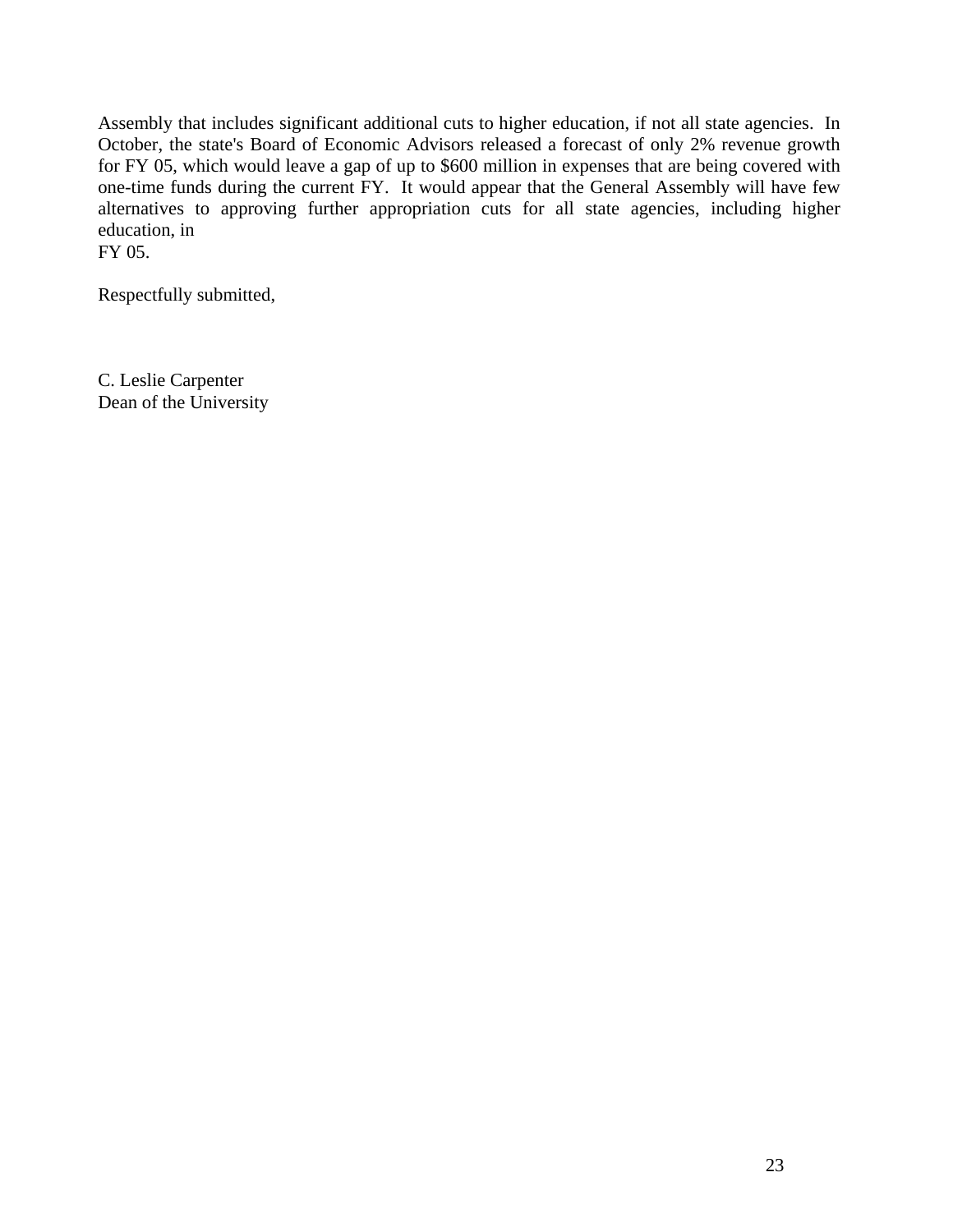# **ATTACHMENT IV.**

# Report to Faculty Senate January 25, 2002 Sally Boyd

I'm happy to report that Joe Pappin has joined the Continuing Education faculty. Dr. Pappin, who comes to us from the Lancaster campus, is a professor of philosophy.

Spring classes are underway and enrollment continues to be very strong.

As you know, the SDI Report includes a second-tier recommendation that the Evening Program administration be moved from the current centralized unit to the academic departments whose courses are offered. We have strong concerns that implementation would drastically reduce course offerings available to students—at a time when the ability to meet student needs is already strained—and would also seriously jeopardize the revenue generated under the current system. We are in the process of preparing a response to the recommendation and are hopeful that the information we provide will be persuasive.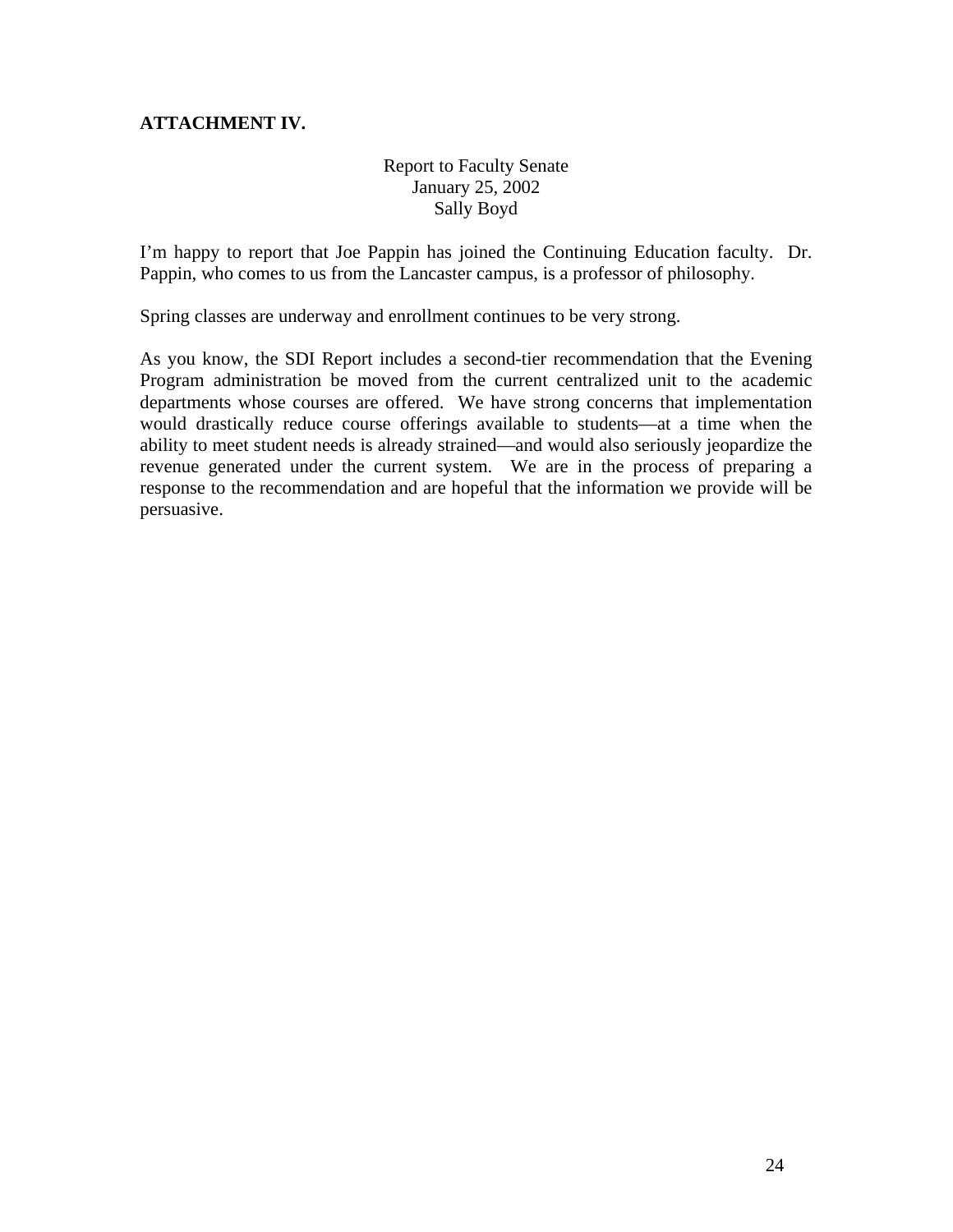

# **ATTACHMENT V.**

- 8. a. The University, acting through the President after consultation with an *ad hoc* committee of the faculty appointed by the President, reserves the right to terminate for cause any tenured faculty appointment for a specific term prior to its expiration. Cause, as used in this paragraph, shall mean one or more of the following:
	- 1. Failure to perform the duties required for the position.
	- 2. Bona fide reduction in staff.
	- 3. Curtailment or discontinuance of a department or school.
	- 4. Gross misconduct detrimental to the image of the University.

b. Any faculty member whose appointment may be terminated for cause under the provision of this paragraph shall be notified in writing; this notification shall include a detailed statement of the grounds for termination and an explanation of the faculty member's right to a hearing with counsel before the Academic Affairs and Faculty Liaison Committee of the Board of Trustees. A request for hearing must be submitted in writing to the President within fifteen days of the receipt of notification of termination. If the faculty member elects to request a hearing, the effective date of termination shall not be in advance of the final decision of the Academic Affairs and Faculty Liaison Committee, although the President shall have the authority in the meantime to suspend the faculty member in question until proceedings have been completed.

c. Nothing in paragraphs Items 8.a. and 8.b. shall be applicable to faculty serving in a probationary period or to part-time faculty. A recommendation not to reappoint is made by the Dean of the University.

## An individual being considered for tenure cannot be issued notice of non-reappointment by administrative action until the President has made its decision on tenure.

## TERMINATION OF TENURED FACULTY

#### *CAUSES*

Termination or dismissal of a tenured member of the faculty shall be only for cause. Cause shall mean one or more of the following:

1. Failure to perform adequately the duties required for of the position so as to constitute incompetence and/or habitual neglect of duty including, but not limited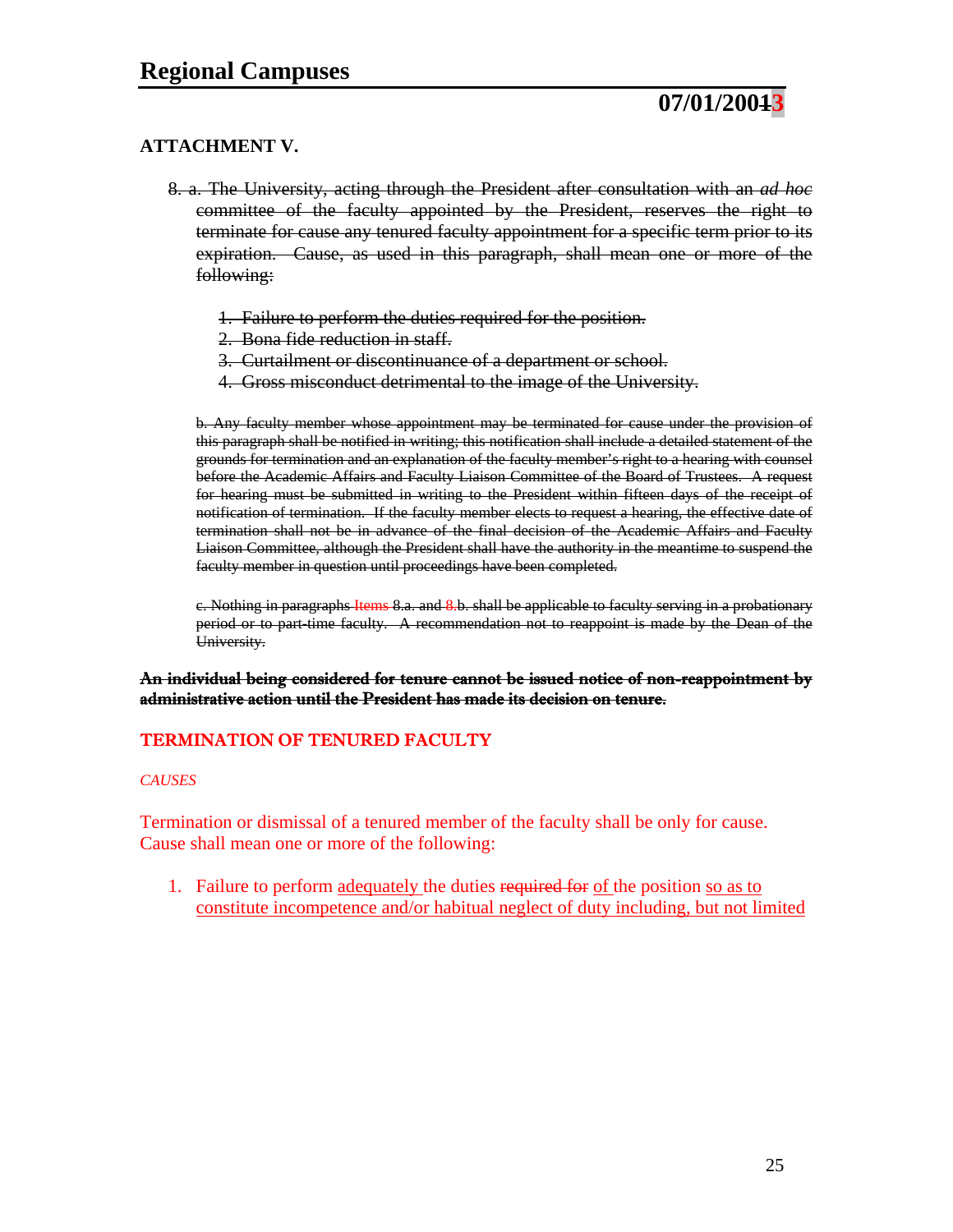to, failure to satisfy the conditions of the remediation process established as the result of a negative post tenure review;

- 2. Misconduct related directly and substantially to the fitness of the faculty member in his or her professional capacity as a teacher, researcher, or librarian;
- 3. Conduct or action not protected by the Constitution or laws and which is a clear interference with the academic functions of the University;
- 4. Prolonged inability for medical reasons to perform the duties required for the position; termination of a tenured member of the faculty for medical reasons will be based upon clear and convincing medical evidence that the faculty member cannot continue to fulfill the terms and conditions of appointment;
- 5. Lapse or withdrawal of licensure to practice in the State of South Carolina; the loss of licensure in any professional area may also be considered as a cause for termination if the license is necessary for the performance of one's academic duties;
- 6. Bona fide reduction in staff., which may be caused by financial exigency or by discontinuance or reduction in size of a program or instructional unit for reasons not related to financial exigency. Curtailment or discontinuance of a department or school.
- 7. Gross misconduct detrimental to the image of the University.

# *PROCEDURES*

- **A. Termination For Failure To Perform Duties Due To Incompetence And/Or Habitual Neglect Of Duty; Termination For Conduct As Specified In 2 And 3 Above; Medical Reasons; Termination For Lapse Or Withdrawal of License.** 
	- 1. Discussion with the president.

After it becomes evident to the president that termination may be desirable, there must be discussion between the faculty member and the president with the intent of arriving at a mutually agreed upon resolution.

2. Re-Assignment.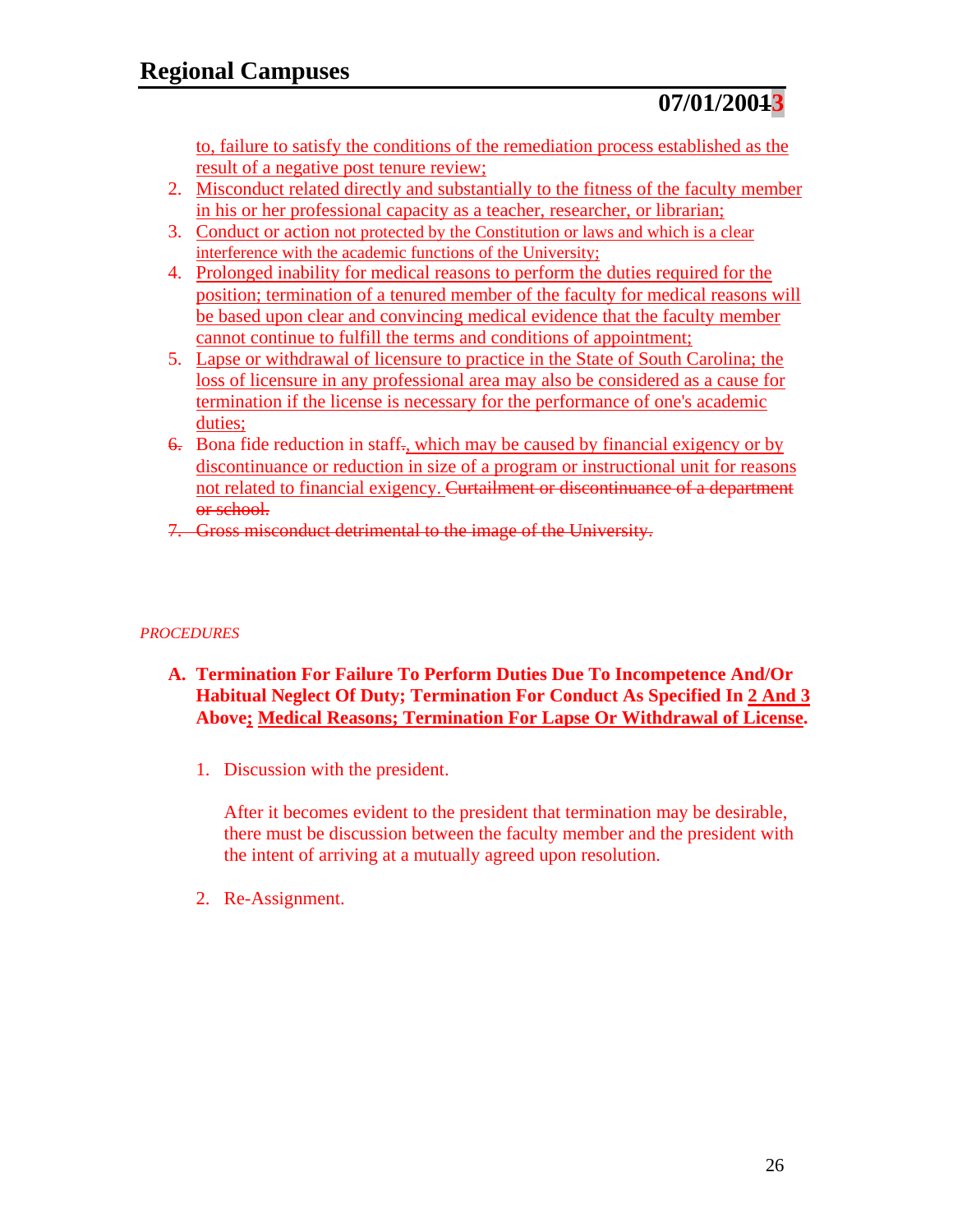The president may assign the faculty member to new duties if the faculty member's continuance in normal duties threatens immediate harm to that faculty member or to others.

3. Regional Campuses Tenure & Promotion Committee Review.

If the president and the faculty member are unable to reach a resolution, the president shall inform the Regional Campuses Tenure & Promotion Committee of his or her desire to terminate a tenured member of the faculty. The president shall give this committee a statement of charges, framed with reasonable particularity, and the factual basis for these charges, also stated with reasonable particularity. The function of the committee shall be to determine whether the facts alleged, if true, would establish the charge and whether the charge is of such a nature as to warrant termination. The discussions, records, and recommendations of the committee shall remain confidential.

The committee shall inform in writing both the president and the faculty member of its recommendations and its reasons therefor. Should the president then wish to pursue termination proceedings he or she shall, by letter, inform the faculty member of the intention to terminate, including a precise statement of specific charges. The letter shall also inform the faculty member of the member's right to request a hearing on this decision by the Tenure Review Board. (See below)

If the faculty member takes no action within ten calendar days of receipt of notification by the president, the president, without recourse to further proceedings, may send a written letter of termination.

4. Tenure Grievance Committee Review Board Hearings.

If the faculty member desires a hearing by the Regional Campuses Grievance Committee Tenure Review Board, the member must so inform the Regional Campuses Grievance Committee board through the office of the Vice Provost and Executive Dean for Regional Campuses and Continuing Education and the president in writing within ten calendar days of receipt of notification by the president of the proposed termination.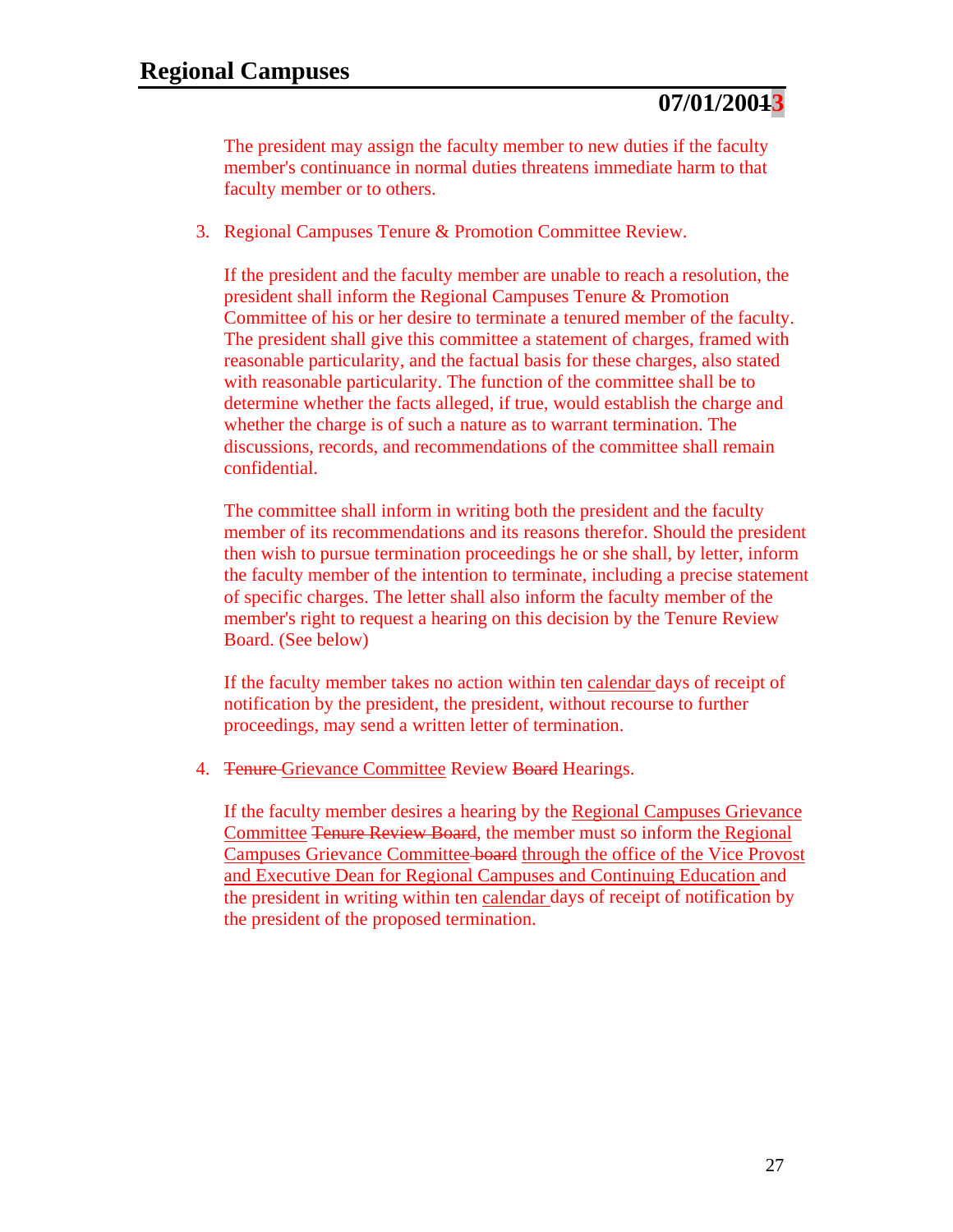Upon receipt of a written request for a hearing, the chair of the <del>Tenure Review</del> Board Regional Campuses Grievance Committee shall schedule a hearing no sooner than 20 calendar days and no later than 60 calendar days from the date of receipt. All parties must be given written notice as to time, date, and place.

The Regional Campuses Grievance Committee board may hold joint prehearings with the parties in order to simplify the issues, effect stipulations of facts, or for other appropriate objectives as will make the hearing fair, effective, and expeditious. At this stage, members of the Regional Campuses Grievance Committee board may disqualify themselves for bias or interest, and the parties involved may raise the question of disqualification. The Regional Campuses Faculty Senate Executive Committee shall appoint new members to fill vacancies created on the Regional Campuses Grievance Committee Tenure Review Board for this particular hearing.

The following standards and procedures shall apply in the conduct of the hearing:

- a. The hearing shall be closed.
- b. A verbatim record of the hearing or hearings will be taken and a copy made available to the faculty member on request and without cost.
- c. The burden of proof that adequate cause exists rests with the president and shall be satisfied only by clear and convincing evidence in the record, as established at the hearing, considered as a whole.
- d. The faculty member may choose an academic advisor and/or counsel to be present during the proceedings.
- e. The faculty member will be afforded an opportunity to obtain necessary witnesses and documentary or other evidence. The president will cooperate with the Regional Campuses Grievance Committee board in securing witnesses and making available documentary and other evidence.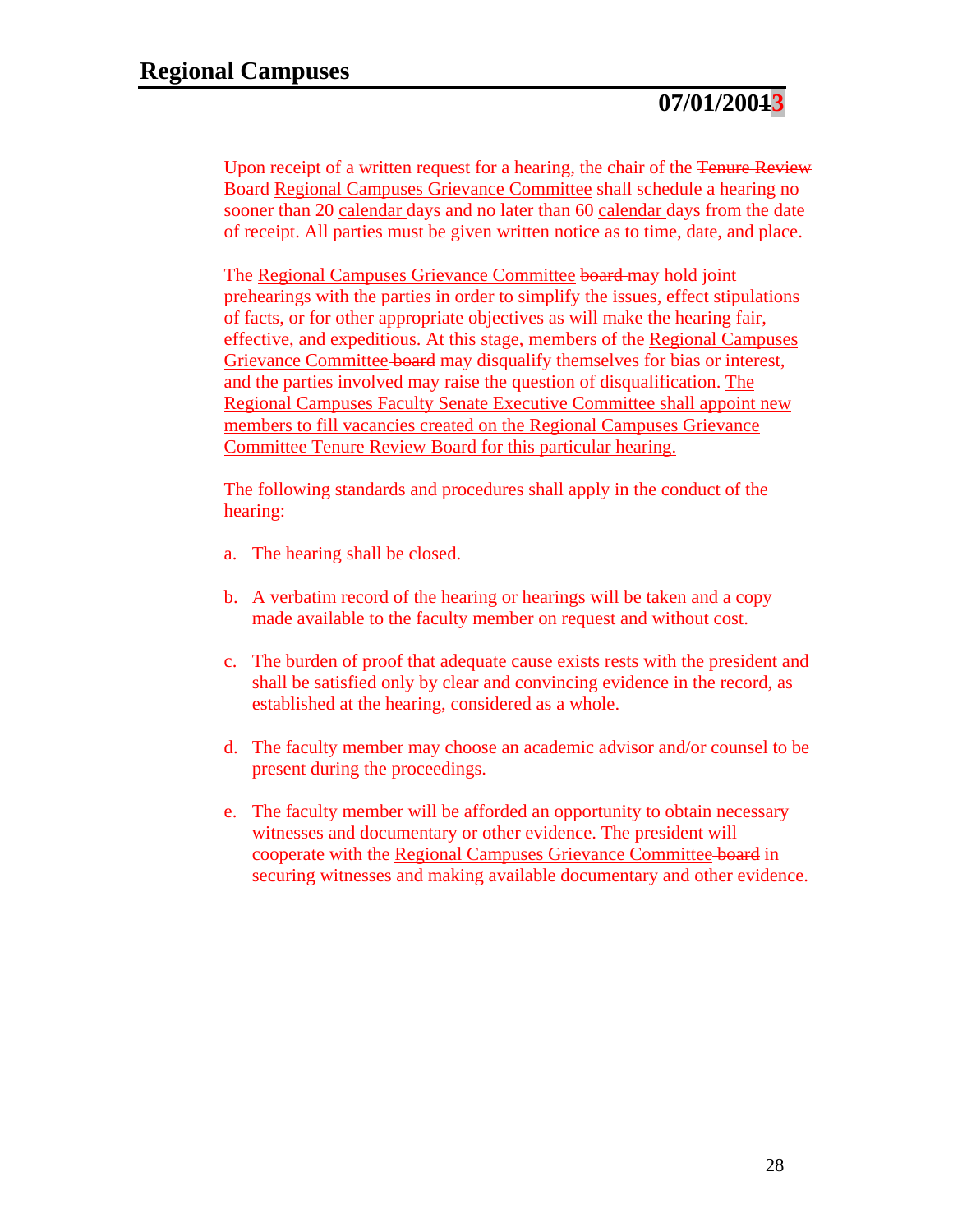- f. The Regional Campuses Grievance Committee board may grant adjournments to enable either party to investigate evidence to which a valid claim of surprise is made.
- g. The faculty member and advisor or counsel and the president or representative will have the right to confront and cross-examine all witnesses. Where the witnesses cannot or will not appear but the board determines that the interests of justice require admission of their statements, the Regional Campuses Grievance Committee board will identify the witnesses, disclose statements, and, if possible, provide for interrogatories.
- h. The Regional Campuses Grievance Committee board will not be bound by strict rules of legal evidence and may admit any evidence which is of probative value in determining the issues involved. Every possible effort will be made to obtain the most reliable evidence available.
- i. The findings of fact and the decision of the Regional Campuses Grievance Committee board will be based solely on the hearing record.

If the Regional Campuses Grievance Committee Tenure Review Board concludes that adequate cause for termination has been established, it shall so inform the president and the faculty member.

If the board Regional Campuses Grievance Committee concludes that action short of termination would be more appropriate, it shall so inform the president and the faculty member, together with supporting reasons, and the termination proceedings shall stop at this point.

If the board Regional Campuses Grievance Committee concludes that adequate cause for termination has not been established, it shall so inform the president and the faculty member, together with supporting reasons, and the termination proceedings shall stop at this point.

5. Final Disposition and Appeals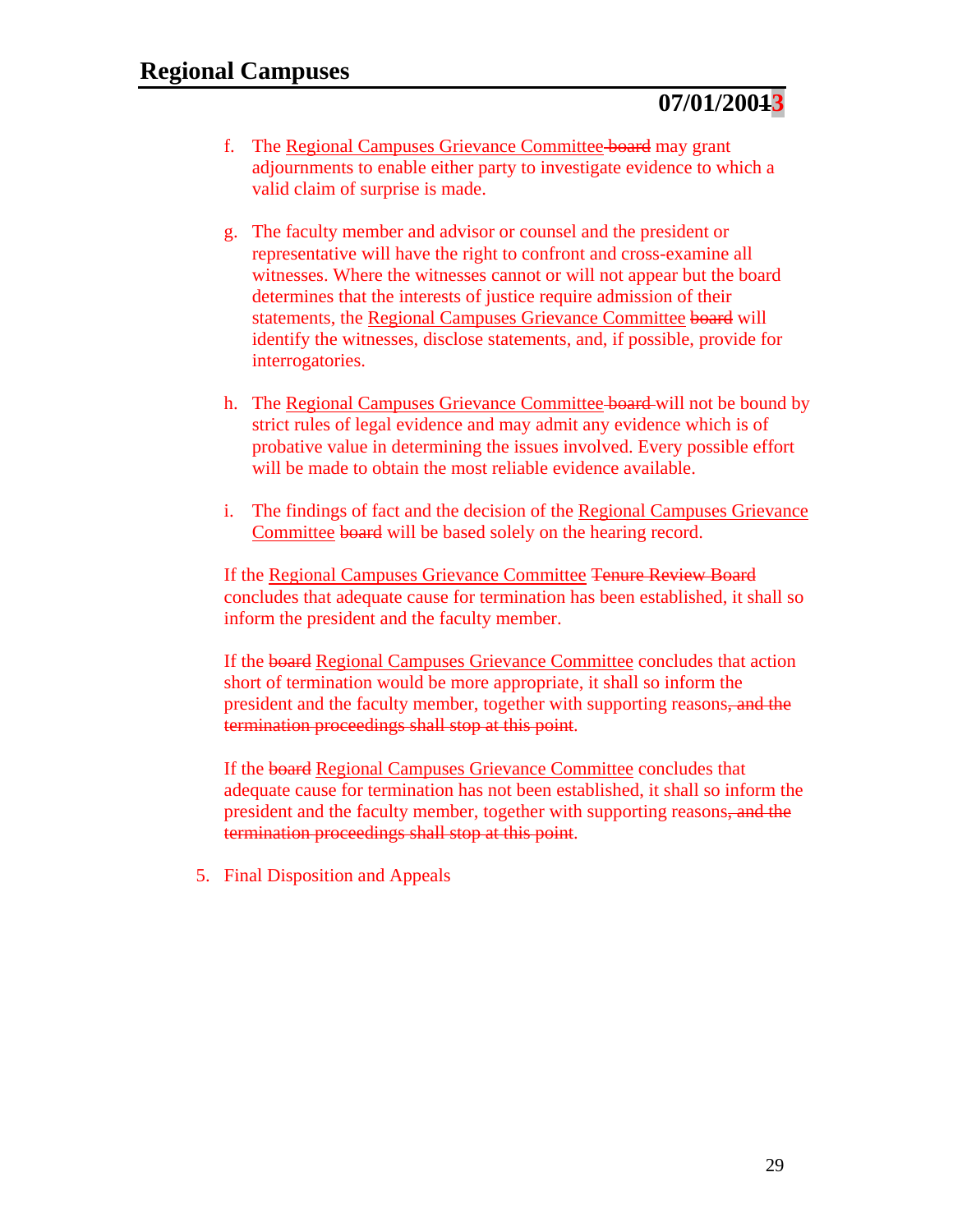Within ten calendar days of receipt of the Regional Campuses Grievance Committee board's report, the president shall inform in writing the faculty member and the Regional Campuses Grievance Committee board of his or her decision together with supporting reasons. The president shall inform the faculty member of the right to appeal an adverse decision to the Academic Affairs Committee of the Board of Trustees, sitting in consultation with the Faculty Liaison Committee. If the faculty member takes no action within ten calendar days of receipt of notification by the president, the president may send a letter of termination.

The decision by the Academic Affairs Committee is final within the university. If the committee's decision is to support the intention of the president, the president may then send formal notification of termination.

Nothing in the preceding paragraphs shall be applicable to faculty serving in a probationary period or to part-time faculty. A recommendation not to reappoint is made by the Dean of the University.

An individual being considered for tenure cannot be issued notice of nonreappointment by administrative action until the president has made a decision on tenure.

Faculty members who believe they have a grievable matter should consult Appendix III of this *Manual*.

## **B. Termination Because Of Bona Fide Reduction In Staff**

1. Termination Because of Financial Exigency.

Financial exigency shall mean an imminent financial crisis which threatens the survival of the institution as a whole and which cannot be alleviated by less drastic measures than termination of tenured faculty members.

A committee of the local campus faculty must participate with the administration in the decision that a condition of financial exigency exists or is imminent and that all feasible alternatives to termination of tenured appointments have been pursued. This committee shall consist of five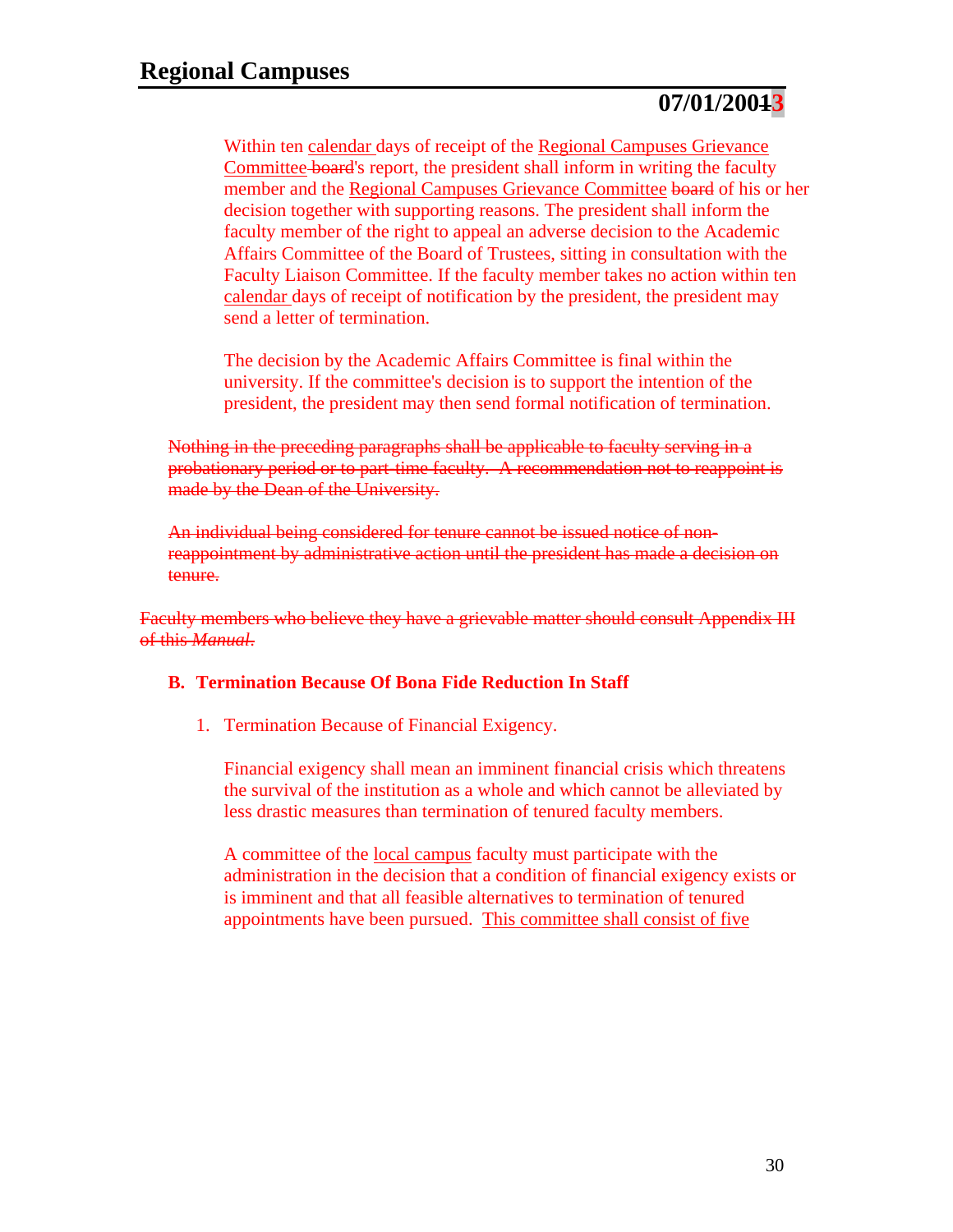members of the faculty appointed by the Chair of the local campus faculty organization, with the concurrence of the Regional Campuses Faculty Senate Executive Committee. The committee must participate in the formulation of criteria for determining termination. Length of service may be appropriately included among the criteria. The committee itself or through appointing persons and/or groups as agents must participate in the decision as to which individuals shall be terminated.

A faculty member receiving notification of an intention to terminate because of financial exigency is entitled to a hearing before the Regional Campuses Grievance Committee Tenure Review Board as specified in Section A. The issues in this hearing may include:

- a. the existence and extent of the condition of financial exigency. The burden will rest with the president to prove the existence and extent of the condition;
- b. the validity of the educational judgments and criteria for determining termination;
- c. whether the criteria are being properly applied in the individual case
- 2. Termination Because of Reduction in Program or Instructional Unit.

The decision to discontinue or reduce a program or instructional unit will be based upon long-range judgments that the educational mission of the institution as a whole will be enhanced by the discontinuance in contrast to considerations which reflect cyclical or temporary conditions.

The decision to discontinue or reduce a program or instructional unit must be arrived at jointly by the president and the faculty committee as described in Section B.1.

Every effort must be made to place faculty members affected by discontinuance in another suitable position within the institution. If placement in another position would be facilitated by a reasonable period of training, financial and other support for such training will be proffered. Only if no position is available may a tenured member of the faculty be terminated for reasons of discontinuance.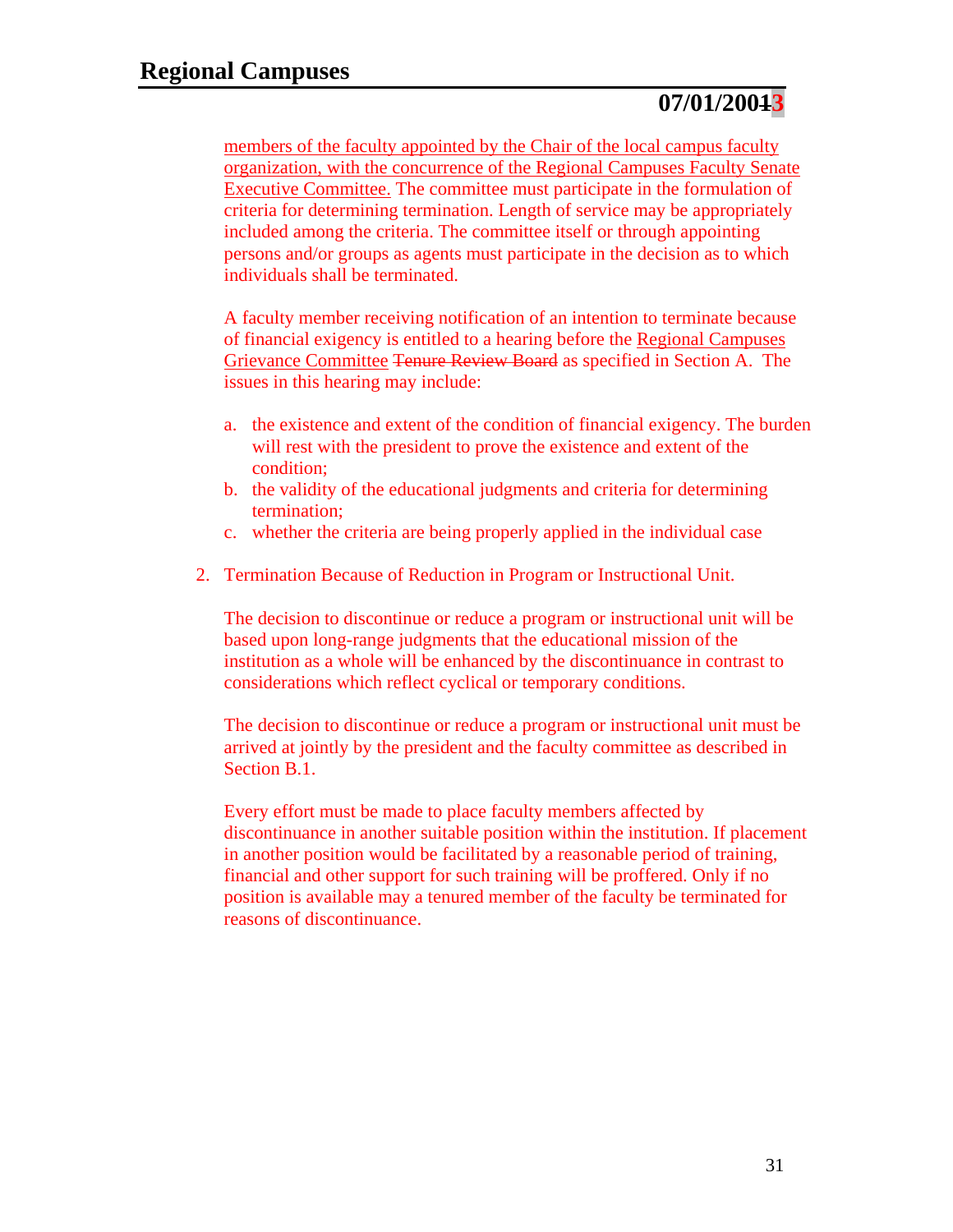A faculty member receiving notification of an intention to terminate because of discontinuance is entitled to a hearing before the Regional Campuses Grievance Committee Tenure Review Board as specified in Section A. 4 and 5.

A faculty member receiving notification of an intention to terminate because of discontinuance or reduction in program or instructional unit shall be given a year's notice.

3. In all cases of termination of appointment, the place of the faculty member concerned will not be filled by a replacement within a period of three years, unless the released faculty member has been offered reinstatement and a reasonable time in which to accept or decline it.

## TENURE REVIEW BOARD

This board conducts hearings and rules on cases involving the dismissal of tenured faculty members for cause. The Regional Campuses Grievance Committee shall serve in this capacity.

Faculty members who believe they have a grievable matter should consult Appendix III of this *Manual.*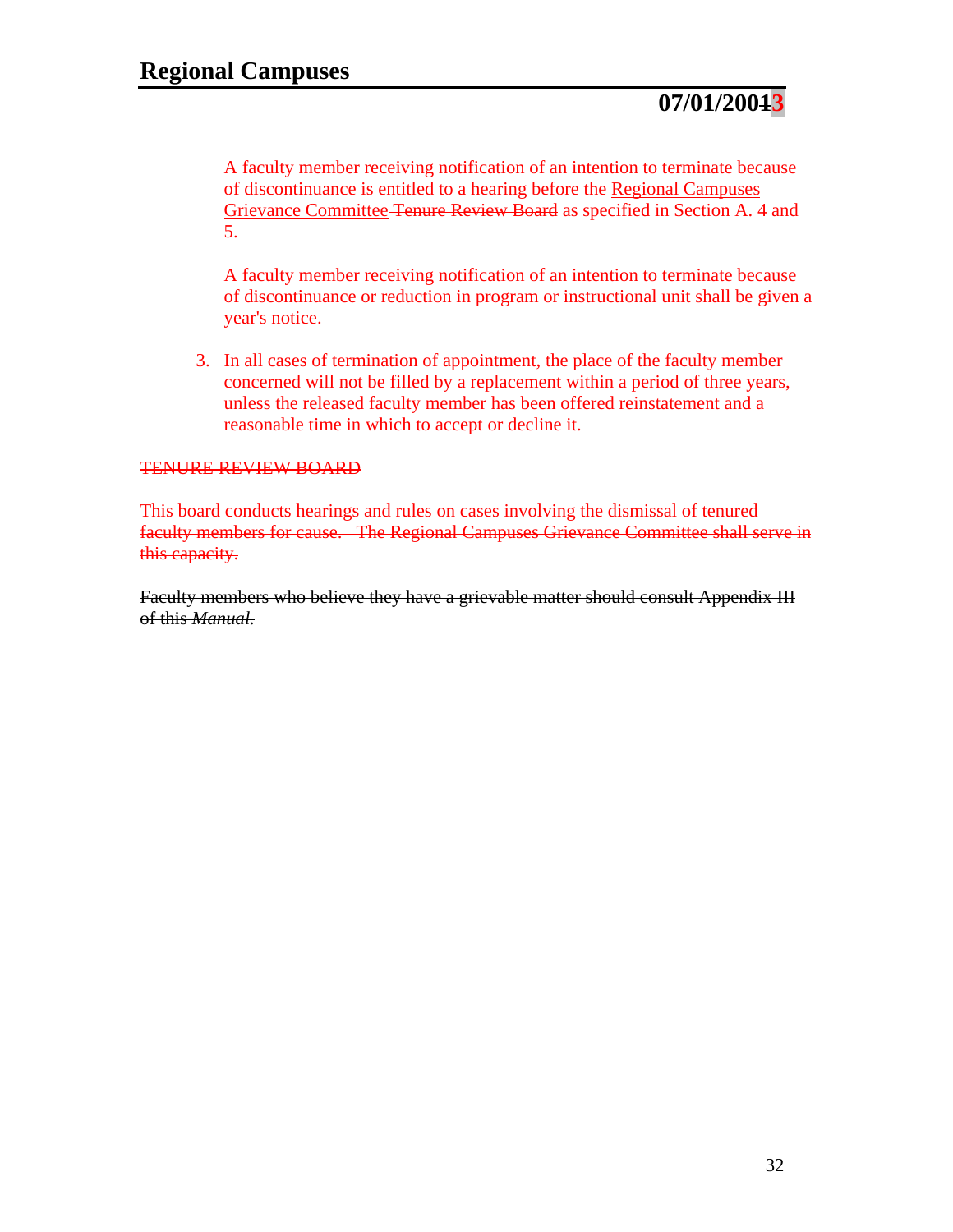# **ATTACHMENT VI.**

University of South Carolina Regional Campuses Faculty Senate November 21, 2003

Welfare Committee

The Welfare committee met on November 21, 2003 and discussed the following projects:

## **Tenure and Promotion Workshop**

The tentative date for the workshop is May 11, 2004 at 10:00am. (Since the last meeting this date has been confirmed.)

Panelists confirmed at this point are Dr. Don Greiner, USC; Dr. Ron Cox, USC Lancaster; Dr. John Wright, USC Union; Dr. John Logue, USC Sumter.

The committee is revising the handouts and adding information from last year's workshop.

For those looking for more specific help with their files, we are considering offering breakout sessions during the afternoon to address specific concerns.

## **Salary Study**

Data was provided to the committee at this meeting and distributed to each campuses welfare committee member. The committee will compile the data and compare it to similar data from USC faculty.

## **Faculty Workload Survey**

The committee will take last year's survey (02-03) and compare it to similar national data. The committee will also compare the survey questions used by the national organization to the questions prepared by the welfare committee and consider revisions.

#### **Palmetto College Issues**

The Welfare committee is concerned that faculty interests are represented during the planning and implementation of Palmetto College. Committee members will continue to explore these concerns.

Submitted by Fran Gardner Perry, chair

In attendance: Fran Gardner Perry (chair), USC Lancaster Eric A. Hauser, USC Sumter Terrie Smith, USC Sumter Linda Allman, Continuing Education Cynthia C. McMillan, USC Salkehatchie Howard Kingkade (alternate for Nancy Hazam), USC Lancaster Jean Denman, USC Union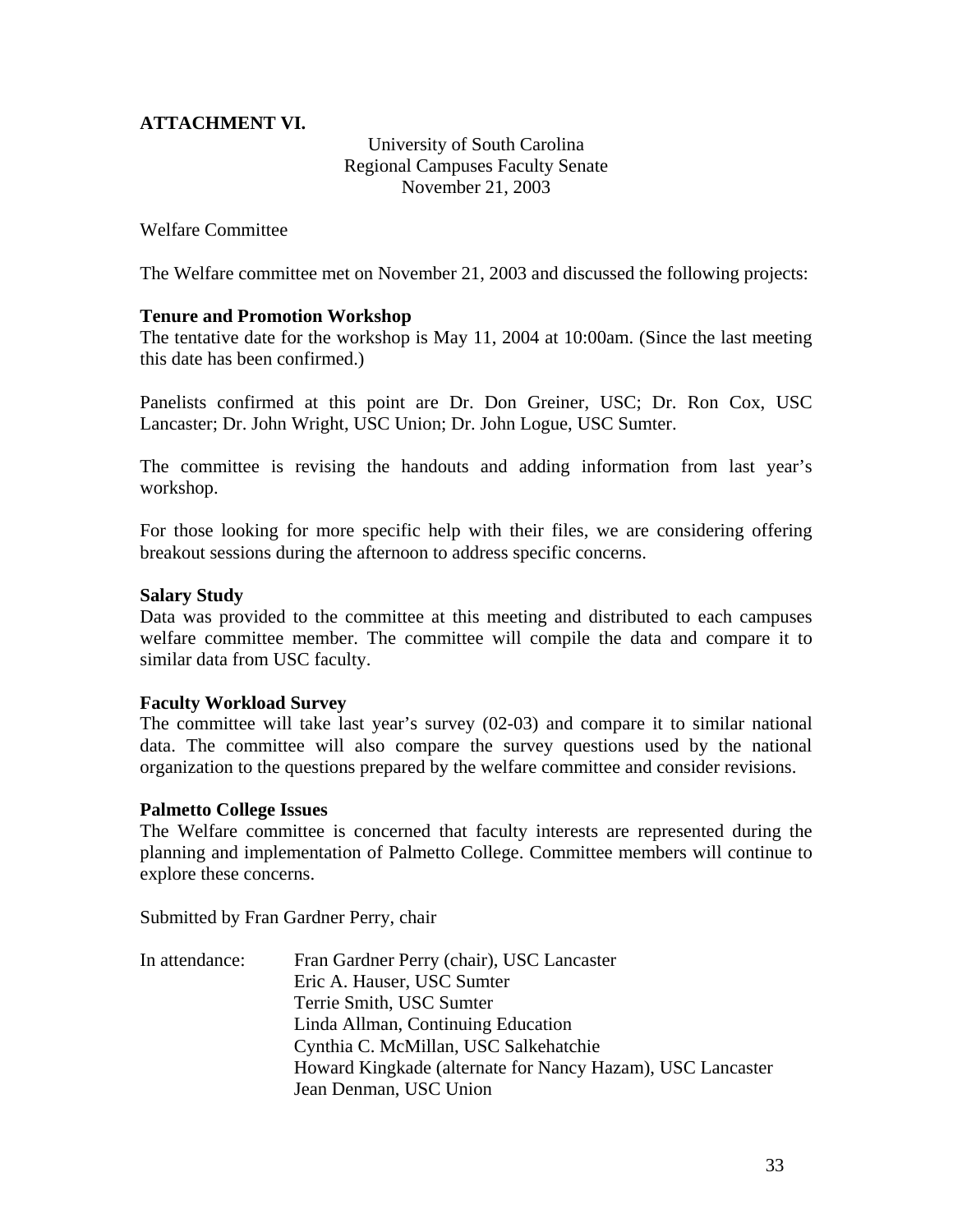# **ATTACHMENT VII.**

# **Report to the Regional Campuses Faculty Senate**  November 21, 2003 Robert B. Castleberry Courses & Curriculum

Courses & Curriculum meet on October  $17<sup>th</sup>$  and November  $14<sup>th</sup>$ . We will next meet in January.

Changes to ENVR 200 (and Lab), some courses in SOST, and the creation of BIOL 101A and 102A were approved by committee. AFRO 330 and PSYC 330 are now cross-listed. A ton of changes to AIME (to be TSTM) and GEOG were tabled.

Changes to the FINA, SOCY, and SOST curricula were approved. Changes to the AIME (TSTM) and the PHYS curriculum were tabled.

(These two meetings were real blood-baths; few of the submitted proposals were actually approved for Senate consideration. An appropriate pharmacological calming agent for committee members may be called for – I would be happy to offer some suggestions).

The Courses & Curricula Committee (C  $\&$  C) meetings once a month to consider changes to the curricula of the various departments, schools and colleges of USC Columbia. Our recommendations are then sent to the Columbia Faculty Senate for final approval. You can see the results of that body's actions on the Senate Website.

When I get the agenda for the next C & C meeting, I forward it with my own comments to various representatives to the Regional Campuses. I need and appreciate any feedback from these individuals (since this helps me determine my actions in committee). I do not report back to these representatives unless I think that there is something critical that may need their attention.

If you are foolish enough to want to be on my mailing list, please just send me an email (to rcastle@uscsumter.edu).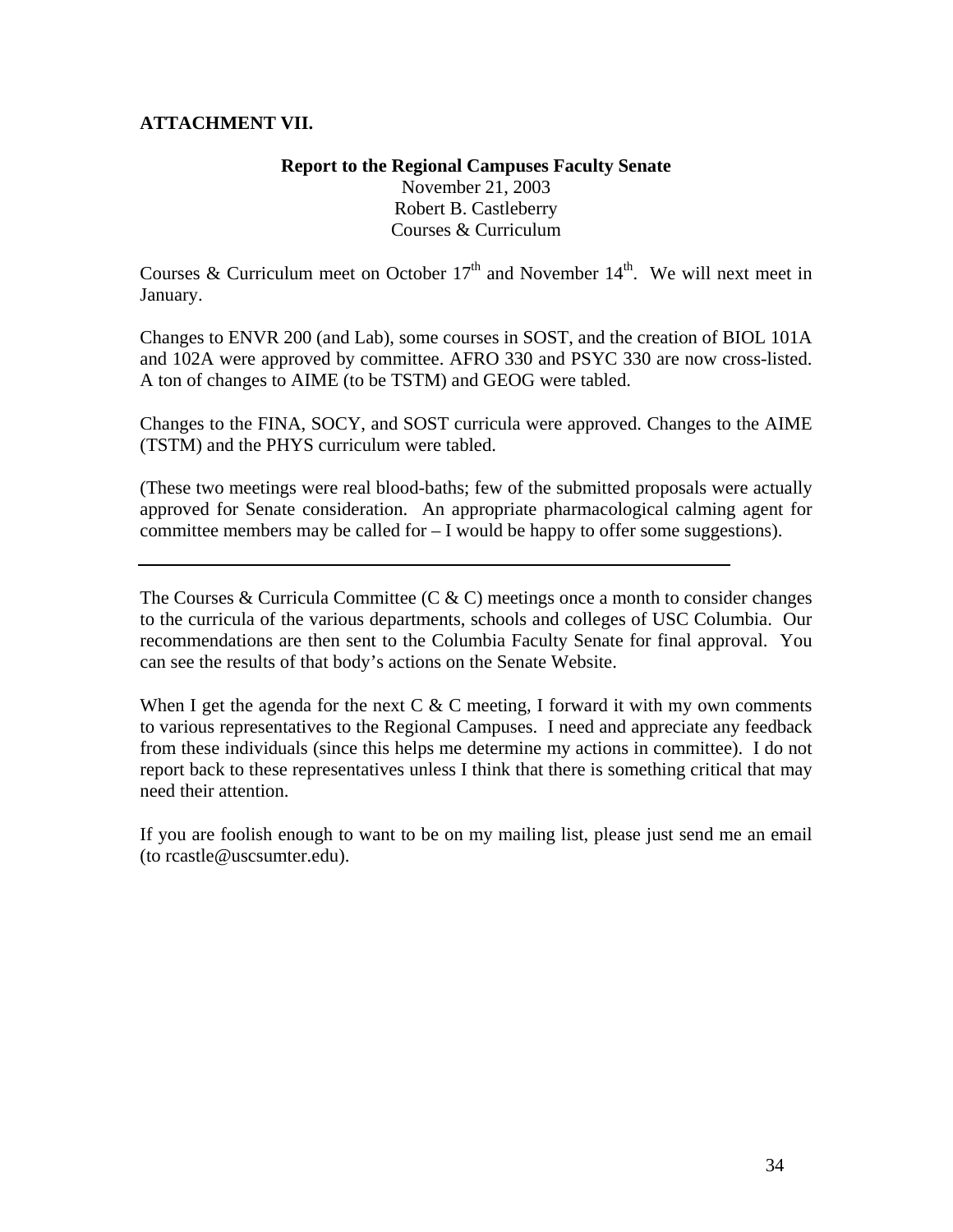# **ATTACHMENT VIII.**

# **Columbia Welfare Committeee Report Regional Campus Faulty Senate November 21, 2003**

## **September 29, 2003**

The committee passed a motion to support pending legislation to allow state employed higher education personnel to purchase years of service from eligible private higher education institutions. Jim Augustine, Chair Columbia Faculty Senate, agreed to bring this matter to the attention of the President and Provost, as well as colleagues at other institutions.

A motion allocating \$5,000 from the Faculty Enrichment Fund to subsidize the cost of flu shots for faculty who made a contribution to the Family Fund was passed.

Peter Graham, Chair, agreed to write a letter to Dean Gordon Smith to determine how tuition received from students paying for independent research hours is allocated for faculty members who supervise thesis papers over the summer.

## **October 27, 2003**

Two subcommittees were created:

- 1. One was charged with creating a proposal for a mid-year tuition increase to be dedicated toward faculty (and potentially staff) salary increases. Katherine Reynolds (chair), Craig Davis, and Brant Hellwig were assigned.
- 2. The other was charged with investigating the feasibility and advisability of moving away from the uniform tuition charge for undergraduate education and toward differential tuition based on the respective college's cost of education. Kenny Whitby (chair), Linda Allman, and Diane Follingstad were appointed.

Jim Augustine (Chair, Columbia Faculty Senate)

- reported regarding the legislation pending before the General Assembly concerning retirement buy-in costs.
- updated the committee about a proposal from the Faculty Advisement Committee to create an appeal mechanism for post-tenure reviews.

#### **November 17, 2003**

The Mid-year Tuition for Faculty/Staff Salary Subcommittee recommended a 3 percent plus \$1,000 increase for faculty and then recommended staff members receive a salary increase of \$2,000 added to their base pay.